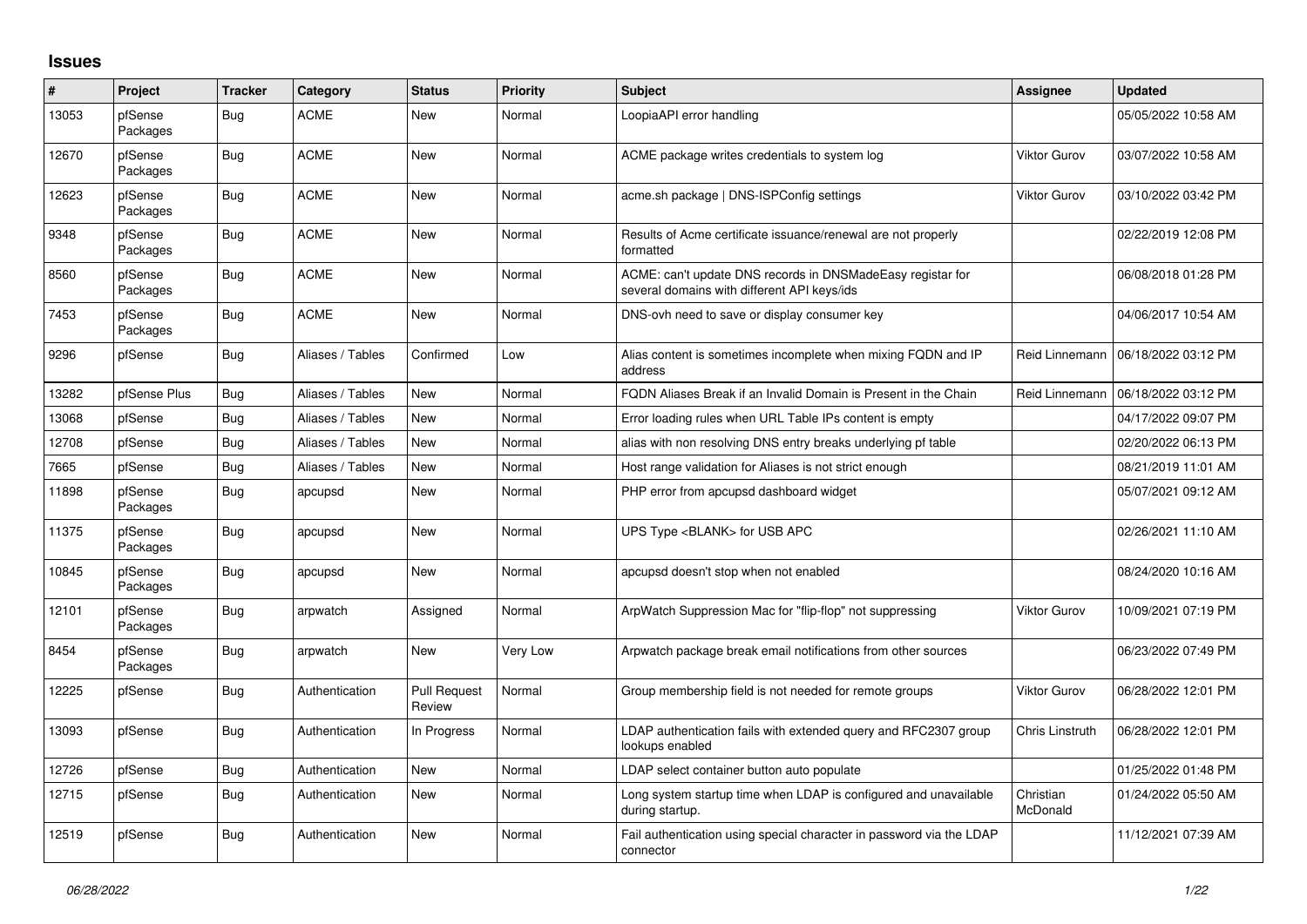| #     | Project             | <b>Tracker</b> | Category         | <b>Status</b> | Priority | <b>Subject</b>                                                                                                                      | <b>Assignee</b>     | <b>Updated</b>      |
|-------|---------------------|----------------|------------------|---------------|----------|-------------------------------------------------------------------------------------------------------------------------------------|---------------------|---------------------|
| 12283 | pfSense             | Bug            | Authentication   | New           | Normal   | LDAP/RADIUS authentication servers configuration does not allow<br>source IP address to be specified                                |                     | 08/20/2021 01:15 AM |
| 12095 | pfSense             | Bug            | Authentication   | New           | Normal   | Memory leak in pcscd                                                                                                                |                     | 06/01/2022 01:01 PM |
| 11626 | pfSense Plus        | <b>Bug</b>     | Authentication   | New           | Normal   | Google LDAP connection failed due to lack of SNI for TLS 1.3                                                                        | Luiz Souza          | 06/27/2022 07:23 AM |
| 10765 | pfSense             | Bug            | Authentication   | <b>New</b>    | Normal   | Ampersands in Idap extended query are escaped twice                                                                                 |                     | 09/02/2020 07:55 AM |
| 10352 | pfSense             | Bug            | Authentication   | New           | Very Low | RADIUS authentication fails with MSCHAPv1 or MSCHAPv2 when<br>passwords contain international characters                            |                     | 06/20/2022 04:04 PM |
| 8087  | pfSense             | Bug            | Authentication   | <b>New</b>    | Normal   | Provide Calling-Station-ID to RADIUS backed VPN connections                                                                         |                     | 06/06/2020 05:36 AM |
| 5652  | pfSense             | Bug            | Authentication   | New           | Normal   | Radius IETF Class Group Assignment - Incorrect Standard                                                                             |                     | 08/13/2019 01:39 PM |
| 12767 | pfSense<br>Packages | Bug            | Avahi            | <b>New</b>    | Normal   | `Package radavahi-daemon does does not exist in current pfSense<br>version and it has been removed" message on pfSense 2.7 restore  |                     | 02/07/2022 11:28 AM |
| 9497  | pfSense<br>Packages | Bug            | AWS VPC          | New           | Normal   | AWS VPN Wizard: WebGUI times out.                                                                                                   |                     | 11/13/2019 10:07 AM |
| 9495  | pfSense<br>Packages | Bug            | AWS VPC          | <b>New</b>    | Normal   | AWS VPC VPN wizard produces incorrect config (SHA256 should be<br>SHA1)                                                             |                     | 08/19/2019 02:45 PM |
| 11098 | pfSense<br>Packages | Bug            | Backup           | Feedback      | Normal   | Backup Files and Directories plugin crashes firewall if /root specified<br>as backup location                                       | <b>Viktor Gurov</b> | 12/23/2021 10:45 AM |
| 10900 | pfSense<br>Packages | Bug            | Backup           | Feedback      | Normal   | /packages/backup/backup.php?a=download&t=backup HTTP 504,<br>or Sends PHP Error Message as ASCII/Text file Named<br>pfsense.bak.tgz |                     | 04/05/2022 01:51 AM |
| 13289 | pfSense             | Bug            | Backup / Restore | <b>New</b>    | Low      | Attempting to restore a 0 byte "config.xml" prints an error that the file<br>cannot be read                                         |                     | 06/28/2022 12:01 PM |
| 12774 | pfSense             | Bug            | Backup / Restore | New           | Normal   | Picture widget image is not saved in backup                                                                                         |                     | 04/04/2022 04:48 AM |
| 12249 | pfSense             | Bug            | Backup / Restore | <b>New</b>    | Normal   | HAProxy causing failed ACB backups                                                                                                  |                     | 11/15/2021 11:58 PM |
| 11110 | pfSense             | Bug            | Backup / Restore | <b>New</b>    | Normal   | Backup file should be checked before restoring a specific area                                                                      |                     | 12/05/2020 02:50 PM |
| 8076  | pfSense             | <b>Bug</b>     | Backup / Restore | New           | Normal   | User can easily apply an unusable interface configuration after restore                                                             |                     | 08/14/2019 10:52 AM |
| 7757  | pfSense             | Bug            | Backup / Restore | <b>New</b>    | Normal   | Auto Config Backup fails to upload unless Default Gateway is up                                                                     |                     | 08/16/2019 12:47 PM |
| 1738  | pfSense             | Bug            | Backup / Restore | New           | Very Low | Restore fails when username in backup is not matching                                                                               |                     | 12/11/2021 07:51 PM |
| 13114 | pfSense<br>Packages | Bug            | <b>BIND</b>      | Feedback      | Normal   | BIND calls rndc in rc stop when named is not running                                                                                | <b>Stuart Wyatt</b> | 05/04/2022 12:41 PM |
| 12869 | pfSense<br>Packages | Bug            | <b>BIND</b>      | Feedback      | Normal   | Bind DNS Package AAAA filtering Broken on new ZFS Installs                                                                          | <b>Viktor Gurov</b> | 03/09/2022 12:38 PM |
| 11343 | pfSense<br>Packages | Bug            | <b>BIND</b>      | Feedback      | Low      | Invalid link to pfSense-pkg-bind changelog                                                                                          | Viktor Gurov        | 04/05/2022 08:12 AM |
| 10445 | pfSense<br>Packages | <b>Bug</b>     | <b>BIND</b>      | Feedback      | Normal   | BIND crashed when added RPZ. rpz is not a master or slave zone.                                                                     |                     | 04/21/2022 12:40 PM |
| 10330 | pfSense<br>Packages | <b>Bug</b>     | <b>BIND</b>      | Feedback      | Normal   | BIND zone configuration displays wrong DS resource record with<br>inline DNSSEC signing enabled                                     |                     | 04/21/2022 12:40 PM |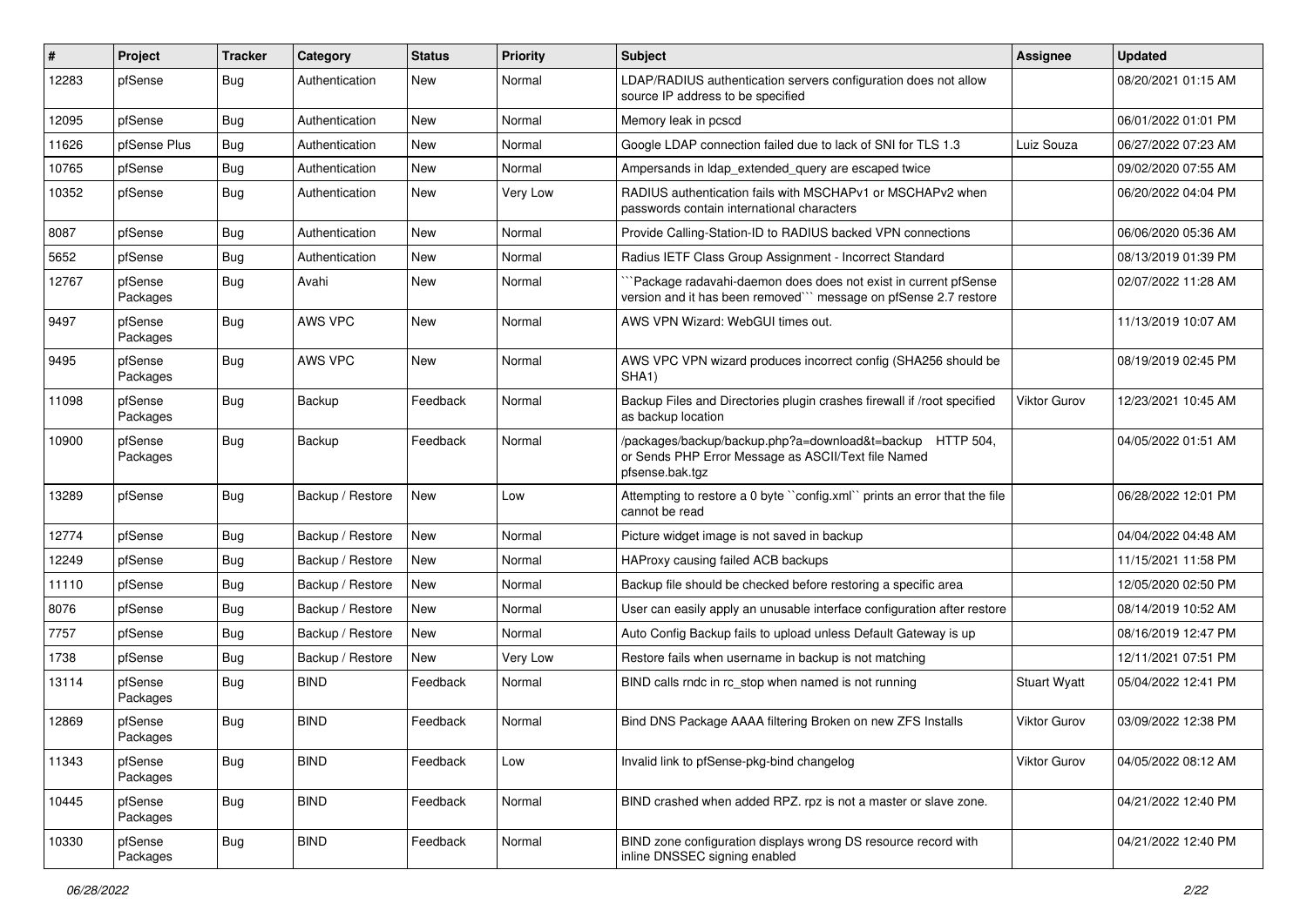| #     | Project             | <b>Tracker</b> | Category              | <b>Status</b>                 | <b>Priority</b> | Subject                                                                                                 | <b>Assignee</b>      | <b>Updated</b>      |
|-------|---------------------|----------------|-----------------------|-------------------------------|-----------------|---------------------------------------------------------------------------------------------------------|----------------------|---------------------|
| 11563 | pfSense<br>Packages | Bug            | <b>BIND</b>           | <b>New</b>                    | High            | BIND GUI writes TXT records > 255 characters                                                            |                      | 02/27/2021 07:11 AM |
| 11074 | pfSense<br>Packages | Bug            | <b>BIND</b>           | <b>New</b>                    | Low             | bind Zone Settings Zones, Save button opens "Confirmation required<br>to save changes"                  |                      | 11/16/2020 11:08 AM |
| 10760 | pfSense<br>Packages | Bug            | <b>BIND</b>           | <b>New</b>                    | High            | pfSense BIND 9.14.12 server terminates due to assertion failure                                         |                      | 07/11/2020 04:53 PM |
| 10693 | pfSense<br>Packages | Bug            | <b>BIND</b>           | <b>New</b>                    | Normal          | pfSense Bind Zone Editor UI does not update zone serial number<br>when a change is made                 |                      | 09/01/2021 12:51 AM |
| 8197  | pfSense<br>Packages | Bug            | <b>BIND</b>           | <b>New</b>                    | Normal          | BIND UI fails to properly update zone with inline DNSSEC signing<br>enabled                             |                      | 02/18/2019 05:23 PM |
| 13272 | pfSense             | Bug            | <b>Captive Portal</b> | <b>Pull Request</b><br>Review | Very Low        | Voucher CSV output has leading space before voucher code                                                | Jim Pingle           | 06/28/2022 12:01 PM |
| 13215 | pfSense             | Bug            | <b>Captive Portal</b> | Assigned                      | Normal          | Allowed MAC/IP/Hostname traffic counts for authorized users                                             | Reid Linnemann       | 05/31/2022 05:31 PM |
| 13226 | pfSense             | Bug            | Captive Portal        | Confirmed                     | Normal          | Captive Portal doesn't disconnect established OpenVPN link                                              | Reid Linnemann       | 05/30/2022 10:38 AM |
| 7553  | pfSense             | Bug            | <b>Captive Portal</b> | Confirmed                     | Very Low        | Captive portal on a parent interface blocks traffic on VLAN interfaces<br>too                           |                      | 08/19/2018 03:15 PM |
| 5658  | pfSense             | Bug            | <b>Captive Portal</b> | Confirmed                     | Low             | Files with the same name cannot be uploaded to multiple captive<br>portal zones                         |                      | 12/18/2015 07:19 PM |
| 12730 | pfSense             | Bug            | <b>Captive Portal</b> | New                           | Normal          | RADIUS accounting does not work if WAN is down                                                          |                      | 01/26/2022 05:13 AM |
| 12648 | pfSense             | Bug            | <b>Captive Portal</b> | <b>New</b>                    | Normal          | Undocumented variables 'listenporthttp' and 'listenporthttps'                                           |                      | 12/28/2021 10:44 AM |
| 12467 | pfSense             | Bug            | <b>Captive Portal</b> | <b>New</b>                    | Normal          | CP error on client disconnect after reboot                                                              |                      | 10/17/2021 05:35 AM |
| 12357 | pfSense             | Bug            | <b>Captive Portal</b> | New                           | Normal          | Captive Portal popup Logout button loads full login page in popup<br>when clicked                       |                      | 10/27/2021 12:10 PM |
| 1675  | pfSense             | Bug            | <b>Captive Portal</b> | <b>New</b>                    | Normal          | Captive portal logout problems with pop-up blockers.                                                    | <b>Jared Dillard</b> | 03/28/2016 01:37 PM |
| 4845  | pfSense             | Bug            | CARP                  | Confirmed                     | High            | CARP preemption doesn't switch to backup where connectivity<br>between systems is lost but not NIC link |                      | 07/28/2015 07:55 AM |
| 13110 | pfSense             | Bug            | CARP                  | New                           | Very Low        | changing CARP VIP address does not update outbound NAT<br>interface IP                                  |                      | 05/03/2022 02:52 PM |
| 8567  | pfSense             | Bug            | CARP                  | <b>New</b>                    | Normal          | Using IPv6 VIP alias for services may affect CARP IPv6 VIP work                                         |                      | 06/12/2018 01:26 PM |
| 8566  | pfSense             | Bug            | CARP                  | New                           | Normal          | Wrong IPv6 source in NS request in case using of IPv6 alias                                             |                      | 06/12/2018 01:26 PM |
| 8100  | pfSense             | Bug            | CARP                  | New                           | Normal          | pfsync Initially Deletes States on Primary for Connections Established<br>through Secondary             | Luiz Souza           | 02/08/2022 12:59 PM |
| 7648  | pfSense             | <b>Bug</b>     | CARP                  | New                           | Very Low        | SPAN ports on an interface renders CARP HA inoperative                                                  |                      | 06/14/2017 09:19 PM |
| 5849  | pfSense             | Bug            | CARP                  | New                           | Normal          | Routing fail on CARP IPsec                                                                              |                      | 12/18/2021 04:41 PM |
| 12894 | pfSense Plus        | <b>Bug</b>     | Certificates          | New                           | Low             | duplicating freshly created certificates through refreshing                                             |                      | 03/03/2022 02:35 PM |
| 12737 | pfSense             | <b>Bug</b>     | Certificates          | New                           | Normal          | CApath is not defined by default in curl                                                                |                      | 06/28/2022 12:01 PM |
| 11203 | pfSense             | <b>Bug</b>     | Certificates          | New                           | Normal          | certificate manager very slow                                                                           |                      | 12/31/2020 11:57 AM |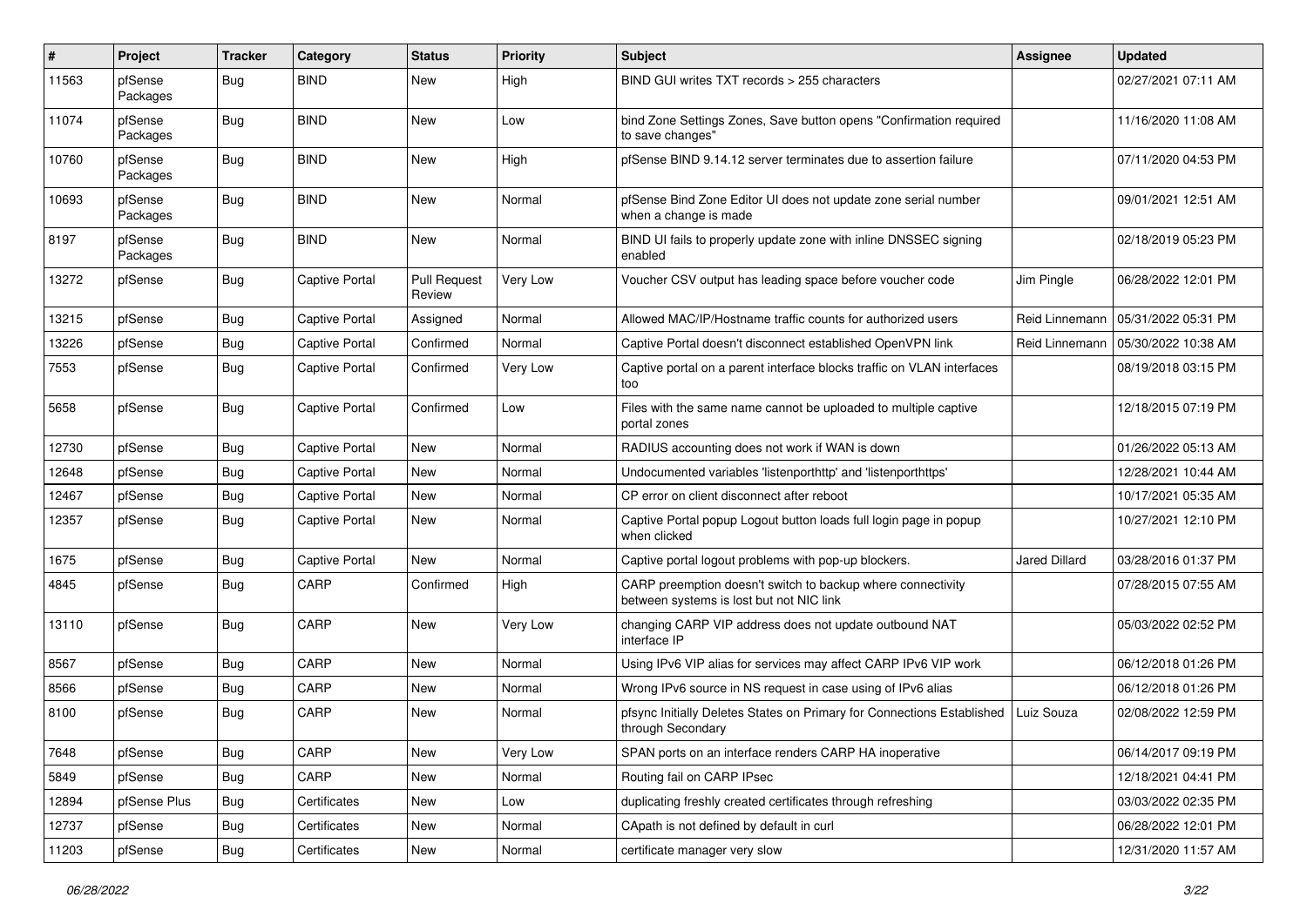| #     | Project             | <b>Tracker</b> | Category                 | <b>Status</b>                 | Priority | <b>Subject</b>                                                                                   | <b>Assignee</b>      | <b>Updated</b>      |
|-------|---------------------|----------------|--------------------------|-------------------------------|----------|--------------------------------------------------------------------------------------------------|----------------------|---------------------|
| 9889  | pfSense             | Bug            | Certificates             | New                           | Very Low | CRL check for Intermediate CA CRLs fails                                                         | Jim Pingle           | 11/08/2019 11:03 AM |
| 7289  | pfSense             | Bug            | Certificates             | <b>New</b>                    | Low      | Generating 4096bit Certificate                                                                   |                      | 08/14/2019 09:56 AM |
| 13288 | pfSense             | Bug            | Configuration<br>Backend | New                           | Normal   | Encode FreeRADIUS Custom Options                                                                 |                      | 06/20/2022 10:36 AM |
| 12483 | pfSense             | Bug            | Configuration<br>Backend | <b>New</b>                    | Normal   | GUI creates inconsistent config.xml                                                              |                      | 10/23/2021 06:48 AM |
| 10833 | pfSense             | Bug            | Configuration<br>Backend | New                           | Normal   | unbound exits on configuration error when link status flaps on LAN<br>interface                  |                      | 08/13/2020 11:53 PM |
| 6398  | pfSense             | Bug            | Configuration<br>Backend | New                           | Normal   | If config cannot be loaded due to corruption or bug, it isn't handled<br>gracefully (just stops) |                      | 08/13/2019 01:23 PM |
| 13258 | pfSense             | <b>Bug</b>     | Console Menu             | <b>Pull Request</b><br>Review | Low      | secret menu option 100                                                                           | Jim Pingle           | 06/28/2022 12:01 PM |
| 13249 | pfSense             | Bug            | Console Menu             | New                           | Normal   | Running playback comands multiple times results in PHP error                                     |                      | 06/06/2022 07:02 AM |
| 11970 | pfSense<br>Packages | <b>Bug</b>     | Coreboot                 | New                           | Normal   | Netgate Firmware Upgrade Doesn't Work on XG-2758                                                 |                      | 04/21/2022 12:39 PM |
| 13309 | pfSense<br>Packages | <b>Bug</b>     | Cron                     | Feedback                      | Normal   | Cron validation prevents special strings such as @reboot                                         | Jim Pingle           | 06/28/2022 08:22 AM |
| 13074 | pfSense Plus        | <b>Bug</b>     | Cryptographic<br>Modules | New                           | Normal   | AES-GCM with SafeXcel on Netgate 2100 causes MBUF overload                                       |                      | 06/12/2022 11:14 AM |
| 12673 | pfSense             | Bug            | Dashboard                | <b>Pull Request</b><br>Review | Normal   | Firewall Logs Widget fails to update at intervals below 5 seconds.                               | Viktor Gurov         | 06/28/2022 12:01 PM |
| 11759 | pfSense             | Bug            | Dashboard                | <b>New</b>                    | Normal   | Traffic graphs on dashboard double upload on pppoe links                                         |                      | 12/30/2021 04:00 AM |
| 9677  | pfSense             | Bug            | Dashboard                | New                           | Normal   | Dashboard hangs when widget needs data from a remote host which<br>is down                       |                      | 08/13/2019 09:15 AM |
| 9353  | pfSense             | Bug            | Dashboard                | New                           | Low      | PHPSession errors from limited access to dashboard and widgets                                   |                      | 10/06/2020 09:31 AM |
| 8157  | pfSense             | Bug            | Dashboard                | New                           | Very Low | Traffic Graph clutter from time to time                                                          |                      | 12/03/2017 06:40 AM |
| 7857  | pfSense             | Bug            | Dashboard                | <b>New</b>                    | Very Low | Interfaces Widget U/I fails to wrap IPV6 addresses when the string is<br>too wide for the widget |                      | 08/13/2019 09:15 AM |
| 7788  | pfSense             | Bug            | Dashboard                | New                           | Low      | Irregular updating of widgets like cpu/uptime on system widget.                                  |                      | 08/21/2019 09:03 AM |
| 7387  | pfSense             | Bug            | Dashboard                | New                           | Low      | New Traffic Graph in dashboard resets inverted view to normal view                               | <b>Jared Dillard</b> | 12/11/2021 08:14 PM |
| 7113  | pfSense             | Bug            | Dashboard                | New                           | Normal   | Interface name in Traffic Graphs                                                                 |                      | 12/31/2021 05:40 PM |
| 3411  | pfSense             | <b>Bug</b>     | Dashboard                | New                           | Low      | Interfaces and statistics dashboard widgets very slow with large<br>numbers of interfaces        |                      | 01/24/2014 02:09 AM |
| 12959 | pfSense             | Bug            | DHCP (IPv4)              | Feedback                      | Normal   | dhcplease process wrongly update host file if client-hostname is<br>empty                        |                      | 03/28/2022 10:26 AM |
| 8179  | pfSense             | Bug            | DHCP (IPv4)              | Feedback                      | Normal   | Incorrect reverse DNS zone in DHCP server config for<br>non-octet-aligned subnet mask            | Renato Botelho       | 02/09/2022 11:17 PM |
| 6362  | pfSense             | <b>Bug</b>     | DHCP (IPv4)              | Confirmed                     | Normal   | DHCP Client ID not used                                                                          |                      | 07/09/2021 06:30 AM |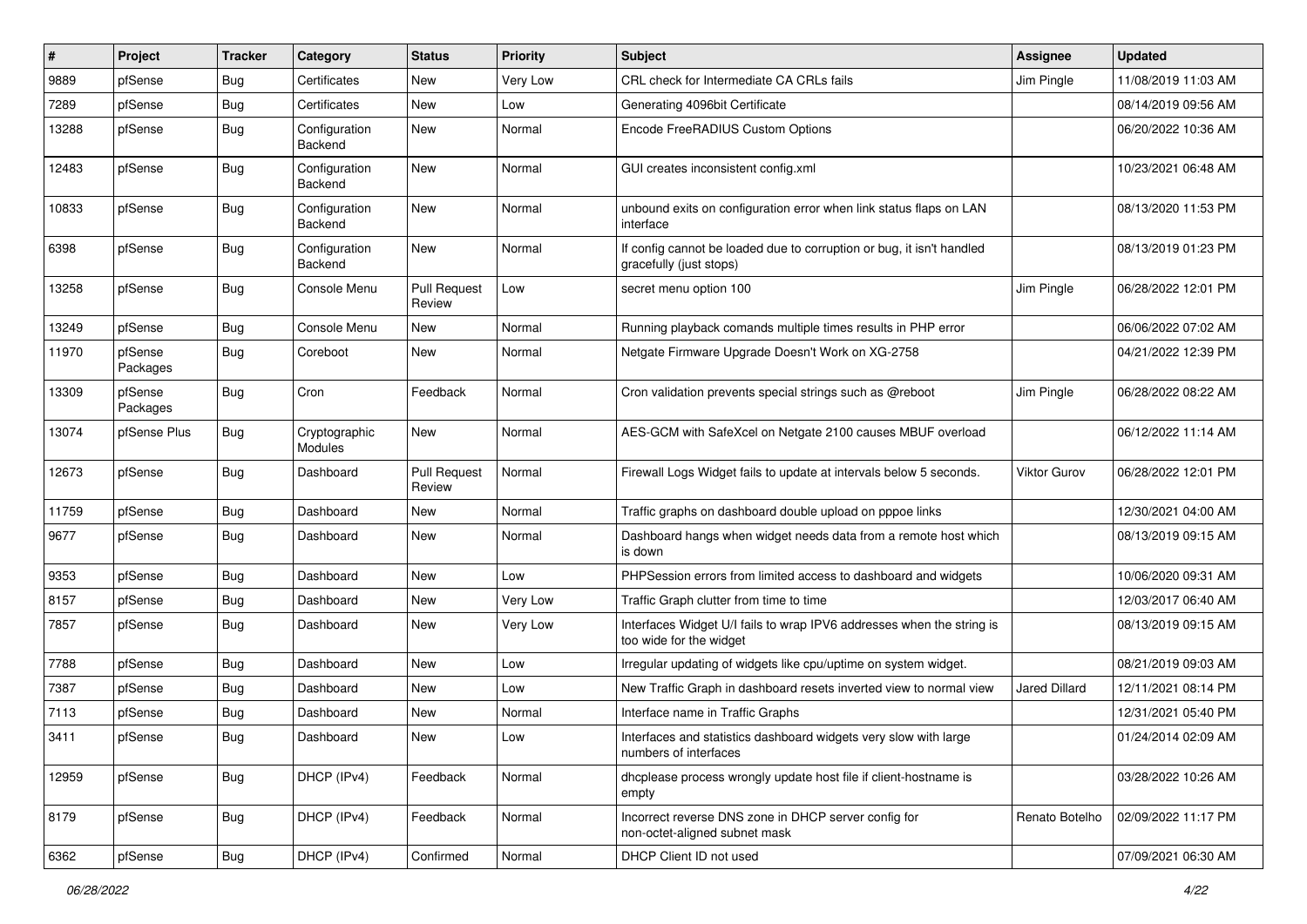| $\#$  | Project | <b>Tracker</b> | Category    | <b>Status</b>                 | <b>Priority</b> | <b>Subject</b>                                                                                     | <b>Assignee</b>      | <b>Updated</b>      |
|-------|---------|----------------|-------------|-------------------------------|-----------------|----------------------------------------------------------------------------------------------------|----------------------|---------------------|
| 4061  | pfSense | Bug            | DHCP (IPv4) | Confirmed                     | Normal          | dhcpd doesn't send client-hostname to peer, breaking DHCP lease<br>registrations w/HA              |                      | 02/24/2017 08:58 PM |
| 13273 | pfSense | Bug            | DHCP (IPv4) | New                           | Normal          | dhclient can use conflicting recorded leases                                                       |                      | 06/14/2022 11:07 AM |
| 13263 | pfSense | Bug            | DHCP (IPv4) | <b>New</b>                    | Low             | Deleting a static DHCP entry when the related IP is not in the arp<br>table spams the log          |                      | 06/10/2022 11:18 AM |
| 13217 | pfSense | Bug            | DHCP (IPv4) | <b>New</b>                    | Normal          | dhclient using default pid file location which does not exist                                      | <b>Viktor Gurov</b>  | 05/26/2022 08:09 AM |
| 12922 | pfSense | Bug            | DHCP (IPv4) | New                           | Normal          | Classless static routes received on DHCP WAN can override chosen<br>default gateway                |                      | 03/28/2022 10:08 AM |
| 12070 | pfSense | Bug            | DHCP (IPv4) | <b>New</b>                    | Low             | <b>VLANO for WAN DHCP</b>                                                                          |                      | 12/23/2021 04:31 PM |
| 12067 | pfSense | Bug            | DHCP (IPv4) | <b>New</b>                    | Very Low        | <b>DHCP Monitoring Statistics Error</b>                                                            |                      | 06/21/2021 08:39 AM |
| 9343  | pfSense | Bug            | DHCP (IPv4) | New                           | Normal          | diag_arp.php times out with large DHCPD leases table                                               |                      | 08/14/2019 01:19 PM |
| 8614  | pfSense | Bug            | DHCP (IPv4) | <b>New</b>                    | Normal          | Cannot remove Additional BOOTP/DHCP Options                                                        |                      | 08/21/2019 09:15 AM |
| 7172  | pfSense | Bug            | DHCP (IPv4) | <b>New</b>                    | Normal          | Sorting by hostname in Services > DHCP Server > LAN should be<br>"natural" (alphanumeric friendly) |                      | 08/20/2019 03:47 PM |
| 4451  | pfSense | Bug            | DHCP (IPv4) | <b>New</b>                    | Low             | Status DHCP Leases shows double entries for static entries without<br>IP address                   | <b>Phillip Davis</b> | 05/21/2022 04:55 PM |
| 3771  | pfSense | Bug            | DHCP (IPv4) | <b>New</b>                    | Normal          | Webinterface and dhcpdcrashes with 500+ static leases                                              |                      | 08/21/2019 09:26 AM |
| 3404  | pfSense | Bug            | DHCP (IPv4) | <b>New</b>                    | Normal          | DHCP Server Fails to Start on Interfaces that are Slow to Come<br><b>Online During Boot</b>        |                      | 02/11/2014 05:09 PM |
| 12947 | pfSense | Bug            | DHCP (IPv6) | <b>Pull Request</b><br>Review | Normal          | DHCP6 client does not take any action if the interface IPv6 address<br>changes during renewal      |                      | 06/28/2022 12:01 PM |
| 7138  | pfSense | Bug            | DHCP (IPv6) | Assigned                      | Normal          | Pfsense wide dhcpv6 client doesn't recognise ifid statement                                        |                      | 04/21/2022 12:39 PM |
| 13253 | pfSense | Bug            | DHCP (IPv6) | <b>New</b>                    | Normal          | 'dhcp6c' is not restarted when applying settings when multiple<br>WANs are configured for DHCP6    |                      | 06/28/2022 12:01 PM |
| 13237 | pfSense | Bug            | DHCP (IPv6) | <b>New</b>                    | Normal          | dhcp6c script cannot be executed safely                                                            |                      | 06/01/2022 11:20 AM |
| 12823 | pfSense | Bug            | DHCP (IPv6) | <b>New</b>                    | Normal          | Multiple DHCP6 WAN connections PPPoE interface 'defached' status                                   |                      | 02/18/2022 05:39 AM |
| 10822 | pfSense | Bug            | DHCP (IPv6) | <b>New</b>                    | Normal          | Deprecated IPv6 prefix won't be announced as deprecated to clients                                 |                      | 08/10/2020 09:23 AM |
| 10714 | pfSense | Bug            | DHCP (IPv6) | New                           | Normal          | radvd only gives out the prefix of the "first" IPv6 address of an<br>interface                     |                      | 10/06/2020 01:03 PM |
| 9136  | pfSense | Bug            | DHCP (IPv6) | New                           | High            | IPv6 Tracking Interfaces Lose IPv6 Address in Certain Cases                                        |                      | 04/21/2022 12:39 PM |
| 7821  | pfSense | Bug            | DHCP (IPv6) | New                           | Normal          | GIF does not support broadcast                                                                     |                      | 08/29/2017 10:50 AM |
| 7734  | pfSense | Bug            | DHCP (IPv6) | New                           | Normal          | Using opton ia pd0 does not renew prefix and prefix get dropped                                    |                      | 07/31/2017 03:46 AM |
| 6873  | pfSense | <b>Bug</b>     | DHCP (IPv6) | New                           | Low             | radvd - Too many addresses in RDNSS section when previously<br>using DHCPv6                        | Dominic<br>McKeown   | 06/06/2018 10:45 AM |
| 6691  | pfSense | <b>Bug</b>     | DHCP (IPv6) | New                           | Normal          | dhcp6c quits after only two tries if no response was received                                      |                      | 12/07/2020 04:25 PM |
| 6051  | pfSense | Bug            | DHCP (IPv6) | New                           | Normal          | DHCPv6 Client Failure for additional WAN Address causes<br>2-seconds-service-restart-loop          |                      | 12/03/2020 01:08 AM |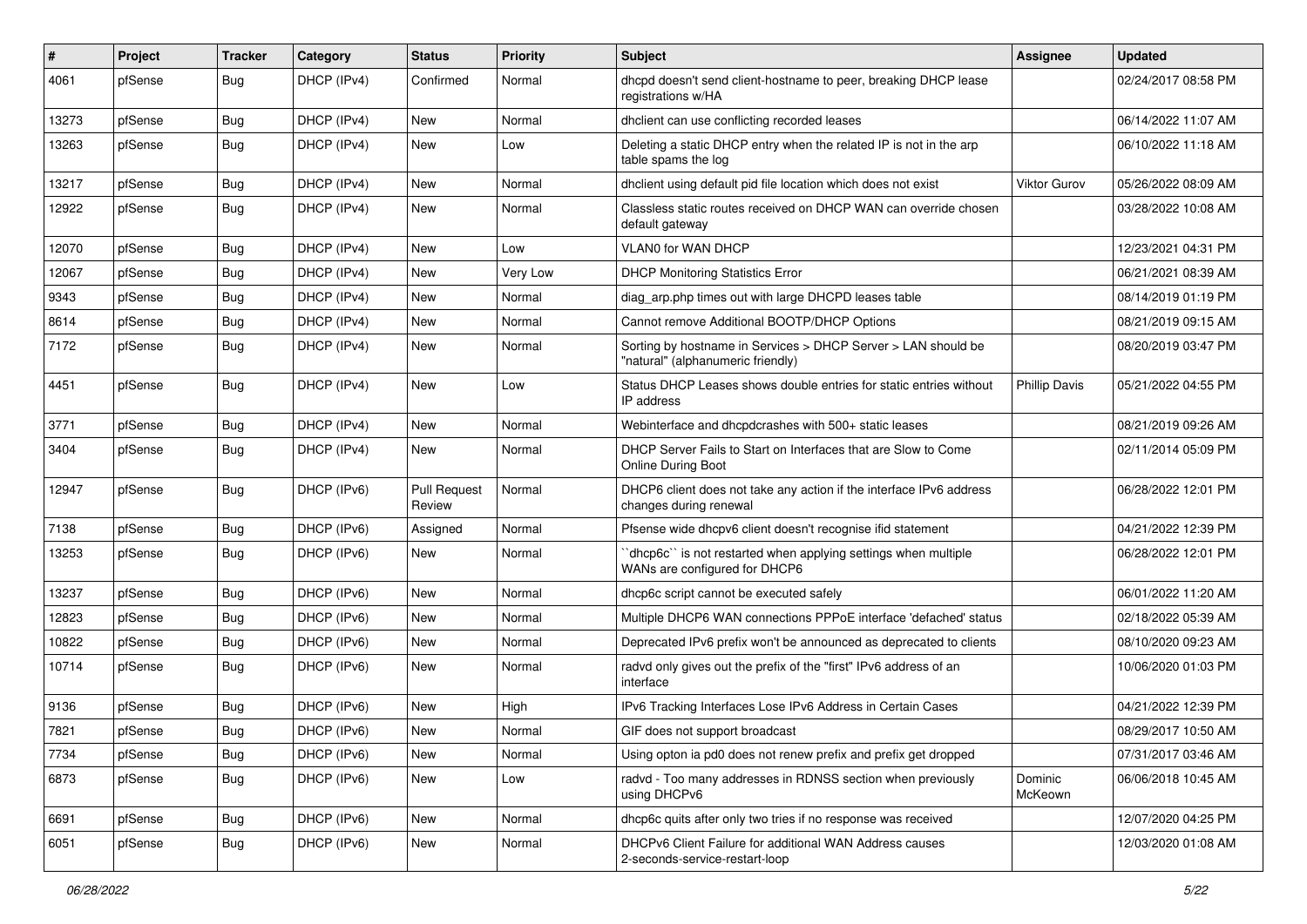| #     | Project | <b>Tracker</b> | Category             | <b>Status</b>                 | Priority | <b>Subject</b>                                                                                                                | <b>Assignee</b>                | <b>Updated</b>      |
|-------|---------|----------------|----------------------|-------------------------------|----------|-------------------------------------------------------------------------------------------------------------------------------|--------------------------------|---------------------|
| 12508 | pfSense | Bug            | <b>DHCP Relay</b>    | New                           | Normal   | DHCP Relay over VPN                                                                                                           |                                | 11/06/2021 11:25 AM |
| 11149 | pfSense | Bug            | <b>DHCP Relay</b>    | <b>New</b>                    | Normal   | DHCP relay won't start with DHCP server behind gateway                                                                        |                                | 03/22/2021 05:13 AM |
| 10715 | pfSense | <b>Bug</b>     | <b>DHCP Relay</b>    | New                           | Normal   | DHCPv6 relay always uses the "first" IPv6 address of an interface                                                             |                                | 06/29/2020 05:01 AM |
| 4680  | pfSense | <b>Bug</b>     | <b>DHCP Relay</b>    | <b>New</b>                    | Normal   | DHCP relay does not work with DHCP server on other end of<br>OpenVPN tunnel                                                   |                                | 05/05/2015 06:55 PM |
| 12757 | pfSense | Bug            | <b>Diagnostics</b>   | <b>Pull Request</b><br>Review | Very Low | Clean up /etc/inc/filter.inc use of pfctl -F                                                                                  |                                | 06/28/2022 12:01 PM |
| 3796  | pfSense | Bug            | Diagnostics          | Confirmed                     | Normal   | States summary fails and is very slow with large state tables                                                                 |                                | 12/11/2021 08:03 PM |
| 7848  | pfSense | <b>Bug</b>     | <b>Diagnostics</b>   | New                           | Low      | NDP Table Sort by Expiration Error                                                                                            |                                | 08/26/2019 02:56 PM |
| 7590  | pfSense | Bug            | <b>Diagnostics</b>   | <b>New</b>                    | Normal   | diag edit do not save when nothing to sae (in directory browse view)                                                          |                                | 05/20/2017 05:04 PM |
| 7589  | pfSense | <b>Bug</b>     | Diagnostics          | New                           | Normal   | diag edit.php old print info box                                                                                              |                                | 05/20/2017 05:02 PM |
| 7329  | pfSense | <b>Bug</b>     | <b>DNS Forwarder</b> | <b>New</b>                    | Low      | <b>DHCP Not Updating DNS</b>                                                                                                  |                                | 01/21/2022 09:16 PM |
| 7096  | pfSense | Bug            | <b>DNS Resolver</b>  | Feedback                      | Normal   | Unbound fails to start on boot if specific network devices are<br>configured in the "Network Interfaces"                      |                                | 11/22/2021 08:59 AM |
| 6430  | pfSense | Bug            | <b>DNS Resolver</b>  | Confirmed                     | Low      | pfsense should sanity-check hostnames when copying from<br>dhcpd.leases to /etc/hosts                                         |                                | 08/13/2019 01:23 PM |
| 5413  | pfSense | Bug            | <b>DNS Resolver</b>  | Confirmed                     | High     | Incorrect Handling of Unbound Resolver [service restarts, cache loss,<br>DNS service interruption]                            |                                | 06/19/2022 11:11 PM |
| 13254 | pfSense | Bug            | <b>DNS Resolver</b>  | <b>New</b>                    | Normal   | DNS resolver does not update "unbound.conf" file during link down<br>events                                                   |                                | 06/28/2022 12:01 PM |
| 12612 | pfSense | Bug            | <b>DNS Resolver</b>  | <b>New</b>                    | Normal   | DNS Resolver is restarted during every "rc.newwanip" event                                                                    |                                | 06/28/2022 12:01 PM |
| 10624 | pfSense | Bug            | <b>DNS Resolver</b>  | New                           | Normal   | Unbound configuration memory leak with python module + register<br><b>DHCP</b> leases active                                  |                                | 02/26/2021 10:27 AM |
| 10342 | pfSense | Bug            | <b>DNS Resolver</b>  | <b>New</b>                    | Normal   | Unbound domain overrides stop resolving periodically. They only<br>resume after the service has been restarted.               |                                | 03/13/2020 10:35 AM |
| 10143 | pfSense | Bug            | <b>DNS Resolver</b>  | New                           | Normal   | System hostname DNS entry is assigned to the wrong IP on<br>multi-wan setups                                                  |                                | 12/31/2019 02:33 PM |
| 9654  | pfSense | Bug            | <b>DNS Resolver</b>  | <b>New</b>                    | Normal   | After reboot, the DNS resolver must be restarted before it will<br>advertise the ipv6 DNS address of the router.              |                                | 11/20/2020 03:12 AM |
| 9037  | pfSense | Bug            | <b>DNS Resolver</b>  | <b>New</b>                    | Normal   | Unbound not logging to syslog after reboot                                                                                    |                                | 10/12/2018 05:09 AM |
| 7152  | pfSense | Bug            | <b>DNS Resolver</b>  | New                           | Normal   | Unbound / DNS Resolver issue if "Register DHCP static mappings in<br>the DNS Resolver" set before wildcard DNS custom options |                                | 12/18/2021 04:59 PM |
| 1819  | pfSense | Bug            | <b>DNS Resolver</b>  | New                           | Normal   | DNS Resolver Not Registering DHCP Server Specified Domain Name                                                                | Luiz Souza                     | 04/28/2022 01:53 PM |
| 12877 | pfSense | <b>Bug</b>     | Dynamic DNS          | Feedback                      | Normal   | Cloudflare DynDNS fails to update more than two addresses                                                                     |                                | 05/29/2022 06:56 PM |
| 13303 | pfSense | <b>Bug</b>     | <b>Dynamic DNS</b>   | <b>Pull Request</b><br>Review | Normal   | DynDNS - DNSExit no longer working                                                                                            | Koen Zomers                    | 06/28/2022 12:01 PM |
| 13298 | pfSense | <b>Bug</b>     | Dynamic DNS          | <b>Pull Request</b><br>Review | Normal   | Dynv6 does not check response code when updating                                                                              | <b>Tiago Beling</b><br>d'Avila | 06/28/2022 12:01 PM |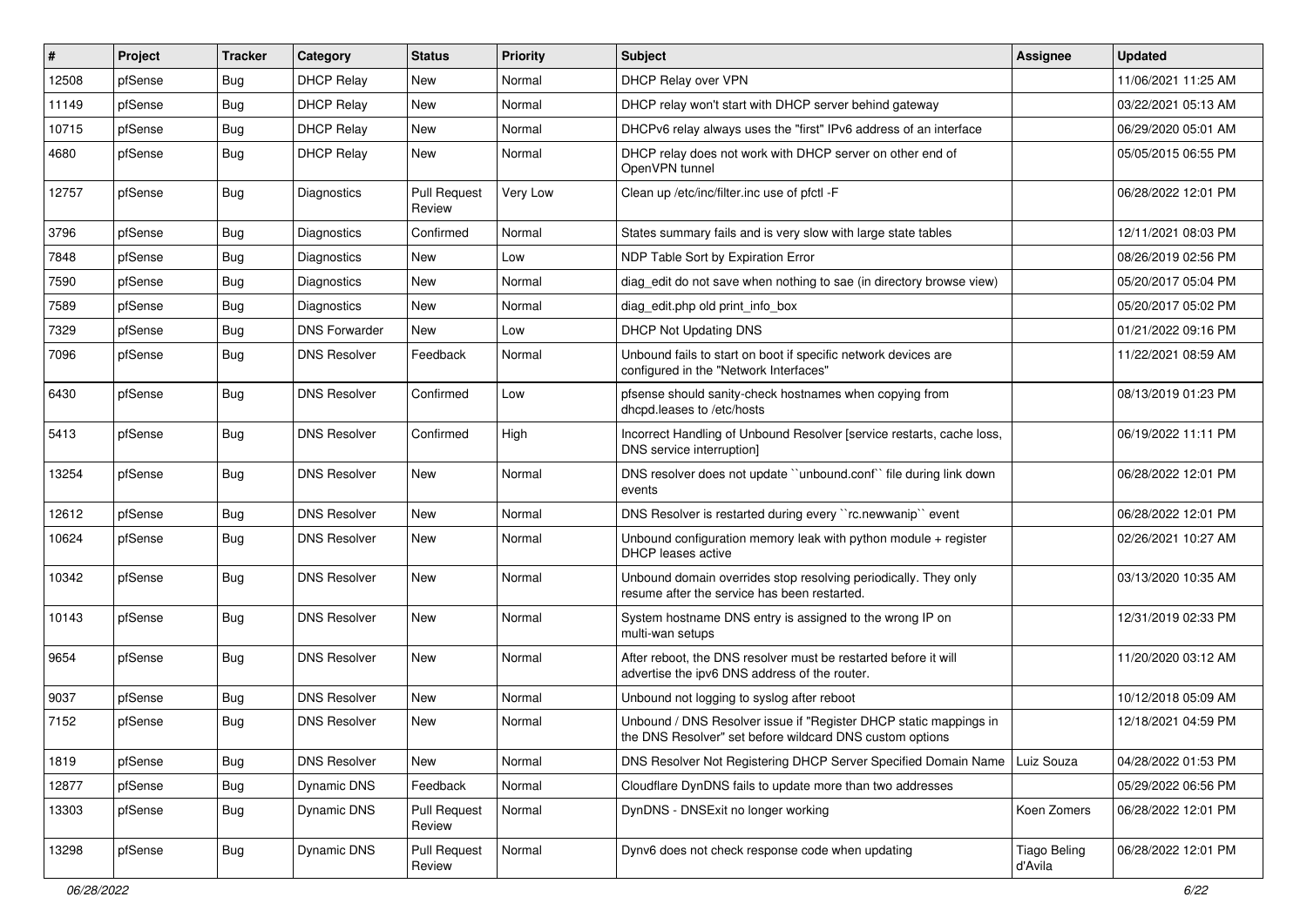| $\vert$ # | Project             | <b>Tracker</b> | Category           | <b>Status</b> | Priority | <b>Subject</b>                                                                                                                                                          | <b>Assignee</b>     | <b>Updated</b>      |
|-----------|---------------------|----------------|--------------------|---------------|----------|-------------------------------------------------------------------------------------------------------------------------------------------------------------------------|---------------------|---------------------|
| 13167     | pfSense             | Bug            | Dynamic DNS        | <b>New</b>    | Normal   | phpDynDNS: DigitalOcean ddns update fails (bad request, invalid<br>character '-' in request id)                                                                         |                     | 06/16/2022 09:30 PM |
| 11177     | pfSense             | Bug            | <b>Dynamic DNS</b> | New           | Normal   | DDNSv6 not using Check IP Services                                                                                                                                      |                     | 12/21/2020 05:02 AM |
| 11147     | pfSense             | Bug            | <b>Dynamic DNS</b> | <b>New</b>    | Normal   | Domeneshop DynDNS IPv4 and IPv6                                                                                                                                         |                     | 12/09/2020 11:47 PM |
| 10000     | pfSense             | Bug            | Dynamic DNS        | New           | Normal   | Azure Dynamic DNS A and AAAA Records for Apex Zone                                                                                                                      |                     | 03/31/2020 09:03 AM |
| 9805      | pfSense             | Bug            | <b>Dynamic DNS</b> | New           | Normal   | dynDNS cloudflare multiple entries                                                                                                                                      |                     | 10/02/2019 04:51 PM |
| 9664      | pfSense             | <b>Bug</b>     | <b>Dynamic DNS</b> | New           | Normal   | DynDNS and Dual-wan problem with CloudFlare (works with No-Ip)                                                                                                          |                     | 08/03/2019 10:00 AM |
| 9504      | pfSense             | <b>Bug</b>     | Dynamic DNS        | <b>New</b>    | Normal   | Multiple Dynamic DNS update notifications for the same interface, not<br>differentiated by the hostname                                                                 |                     | 05/07/2019 07:46 AM |
| 8500      | pfSense             | Bug            | Dynamic DNS        | <b>New</b>    | Low      | Incorrect categorization of status/info messages from phpDynDNS                                                                                                         |                     | 08/16/2019 12:50 PM |
| 8432      | pfSense             | Bug            | Dynamic DNS        | <b>New</b>    | Normal   | Dynamic DNS Client gives an error that it can't find IPv6 address<br>when WAN interface is a LAGG                                                                       |                     | 09/17/2020 05:23 AM |
| 8406      | pfSense             | <b>Bug</b>     | Dynamic DNS        | <b>New</b>    | Normal   | DDNS IPV6 Cloudflare Client does not detect PPOE address                                                                                                                |                     | 03/31/2018 11:56 AM |
| 11180     | pfSense<br>Packages | Bug            | Filer              | Feedback      | Normal   | Filer run action for files on sync that wan't been modified                                                                                                             | <b>Viktor Gurov</b> | 01/08/2021 07:27 AM |
| 10426     | pfSense<br>Packages | Bug            | Filer              | Feedback      | Normal   | Filer must validate that File name is unig                                                                                                                              |                     | 04/20/2022 11:02 AM |
| 11235     | pfSense<br>Packages | Bug            | Filer              | <b>New</b>    | Normal   | Filer run script when "state" unchanged                                                                                                                                 |                     | 01/08/2021 07:24 AM |
| 13067     | pfSense             | Bug            | <b>FilterDNS</b>   | New           | Normal   | filterdns resolve interval is twice the intended value                                                                                                                  |                     | 04/17/2022 07:45 PM |
| 12740     | pfSense             | Bug            | FreeBSD            | Incomplete    | Normal   | panic: esp input cb: Unexpected address family                                                                                                                          |                     | 01/27/2022 01:19 PM |
| 11352     | pfSense             | <b>Bug</b>     | FreeBSD            | <b>New</b>    | Low      | CTF types > 2^15 in the pfSense kernel config results in DTrace<br>failing                                                                                              | Scott Long          | 03/17/2021 02:52 AM |
| 11184     | pfSense             | Bug            | FreeBSD            | <b>New</b>    | Normal   | PF: State policy cannot be configurable                                                                                                                                 |                     | 02/09/2021 02:43 AM |
| 12742     | pfSense<br>Packages | Bug            | FreeRADIUS         | Feedback      | Normal   | freeRADIUS virtual-server-default: modules dailycounter,<br>monthlycounter, noresetcounter, expire_on_login in authorize section<br>prevent virtual server from loading |                     | 03/01/2022 12:45 PM |
| 11980     | pfSense<br>Packages | <b>Bug</b>     | FreeRADIUS         | Feedback      | Normal   | EAP does not work with SQL backend                                                                                                                                      |                     | 07/21/2021 07:24 AM |
| 11746     | pfSense<br>Packages | <b>Bug</b>     | FreeRADIUS         | Feedback      | Normal   | Second LDAP server configuration misses the ipaNThash control<br>attribute                                                                                              | Viktor Gurov        | 07/14/2021 01:44 PM |
| 11388     | pfSense<br>Packages | <b>Bug</b>     | FreeRADIUS         | Feedback      | Normal   | Captive Portal authentication error with MySQL backend                                                                                                                  | <b>Viktor Gurov</b> | 02/10/2021 08:54 AM |
| 11331     | pfSense<br>Packages | <b>Bug</b>     | FreeRADIUS         | Feedback      | Normal   | FreeRADIUS latest package upgrade broke Plain Mac Authentication                                                                                                        | <b>Viktor Gurov</b> | 01/30/2021 10:08 AM |
| 8251      | pfSense<br>Packages | <b>Bug</b>     | FreeRADIUS         | Feedback      | Normal   | Captiveportal + FreeRadius "Last activity" resets to Session start                                                                                                      |                     | 08/13/2019 11:10 AM |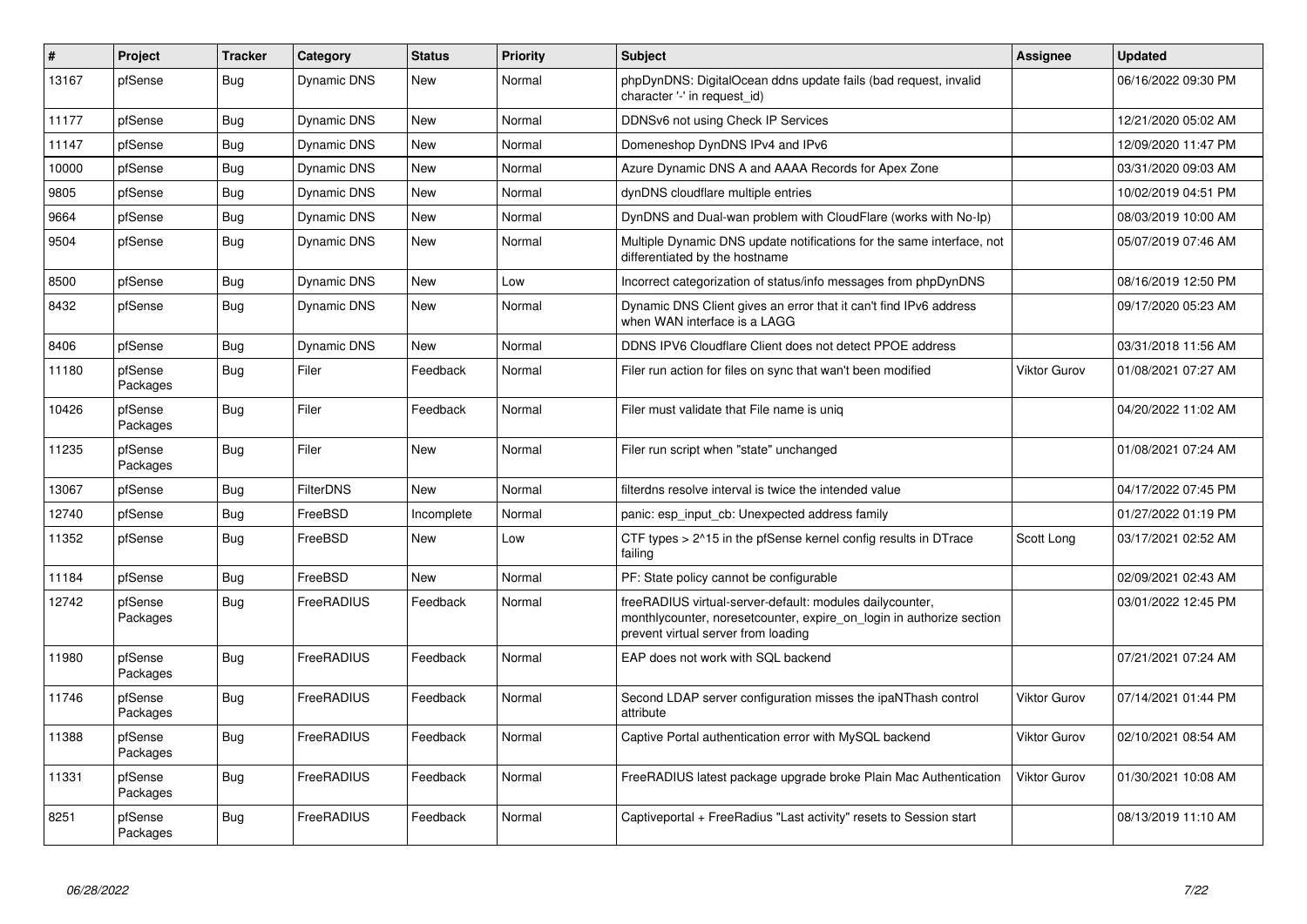| #     | Project             | <b>Tracker</b> | Category   | <b>Status</b> | <b>Priority</b> | <b>Subject</b>                                                                             | <b>Assignee</b>     | <b>Updated</b>      |
|-------|---------------------|----------------|------------|---------------|-----------------|--------------------------------------------------------------------------------------------|---------------------|---------------------|
| 11054 | pfSense<br>Packages | <b>Bug</b>     | FreeRADIUS | Assigned      | Normal          | Check Client Certificate CN not working as described                                       | Viktor Gurov        | 12/14/2021 07:22 AM |
| 12982 | pfSense<br>Packages | Bug            | FreeRADIUS | <b>New</b>    | Normal          | FreeRadius RadReply table entries missing from pf                                          |                     | 06/19/2022 05:38 PM |
| 12286 | pfSense<br>Packages | Bug            | FreeRADIUS | New           | Normal          | Add support for ntlm_auth in LDAP                                                          |                     | 08/20/2021 08:27 AM |
| 12126 | pfSense<br>Packages | Bug            | FreeRADIUS | New           | Normal          | freeradius3 0.15.7 31                                                                      |                     | 10/11/2021 08:21 AM |
| 11802 | pfSense<br>Packages | Bug            | FreeRADIUS | New           | Normal          | FreeRADIUS sync                                                                            |                     | 05/10/2021 04:18 AM |
| 10695 | pfSense<br>Packages | Bug            | FreeRADIUS | New           | Normal          | FreeRadius Accounting skipping MBs after reboot due to power down                          |                     | 06/24/2020 04:49 AM |
| 8589  | pfSense<br>Packages | Bug            | FreeRADIUS | New           | Normal          | FreeRadius 0.15.5_2 ignoring tunnelled-reply=no                                            |                     | 02/18/2019 03:40 PM |
| 8516  | pfSense<br>Packages | Bug            | FreeRADIUS | New           | Normal          | FreeRADIUS requires settings re-saved after pfSense upgrade                                | Jim Pingle          | 12/31/2021 05:58 PM |
| 8513  | pfSense<br>Packages | Bug            | FreeRADIUS | New           | High            | Freeradius 3.x Idap problem                                                                |                     | 02/18/2019 05:22 PM |
| 8264  | pfSense<br>Packages | Bug            | FreeRADIUS | New           | Normal          | Radiusd restart on WAN change results in freeradius not running (and<br>possible solution) |                     | 04/21/2022 12:39 PM |
| 7403  | pfSense<br>Packages | Bug            | FreeRADIUS | New           | Normal          | Captive Portal + freeradius2 + MySQL problems with German Umlaut                           |                     | 03/17/2017 09:12 AM |
| 11936 | pfSense<br>Packages | Bug            | <b>FRR</b> | Incomplete    | High            | FRR does not connect BGP when using password                                               |                     | 05/19/2021 08:12 AM |
| 12951 | pfSense<br>Packages | Bug            | <b>FRR</b> | Feedback      | Normal          | FRR cannot remove IPv6 routes                                                              |                     | 03/22/2022 09:24 PM |
| 12167 | pfSense<br>Packages | <b>Bug</b>     | <b>FRR</b> | Feedback      | Normal          | BGP TCP setkey not set if neighbor is in peer group                                        | Viktor Gurov        | 09/16/2021 09:38 AM |
| 11961 | pfSense<br>Packages | Bug            | <b>FRR</b> | Feedback      | Normal          | FRR OSPF add unwanted area 0 authentication to router ospf                                 | Viktor Gurov        | 09/16/2021 10:25 PM |
| 11847 | pfSense<br>Packages | Bug            | <b>FRR</b> | Feedback      | Normal          | Filters not applied to PEER Groups                                                         | Viktor Gurov        | 07/30/2021 07:45 PM |
| 11693 | pfSense<br>Packages | <b>Bug</b>     | <b>FRR</b> | Feedback      | Normal          | IPv6 static routing fails                                                                  | Viktor Gurov        | 04/26/2022 08:50 AM |
| 11681 | pfSense<br>Packages | <b>Bug</b>     | <b>FRR</b> | Feedback      | Normal          | FRR generates invalid BFD configuration after removing interfaces                          | <b>Viktor Gurov</b> | 07/14/2021 04:40 PM |
| 11477 | pfSense<br>Packages | Bug            | <b>FRR</b> | Feedback      | Normal          | FRR does not recognize some BFD options                                                    | Viktor Gurov        | 02/26/2021 10:52 PM |
| 11404 | pfSense<br>Packages | <b>Bug</b>     | <b>FRR</b> | Feedback      | Normal          | Incorrect prefix/access lists migration on update                                          | Viktor Gurov        | 02/18/2021 09:49 AM |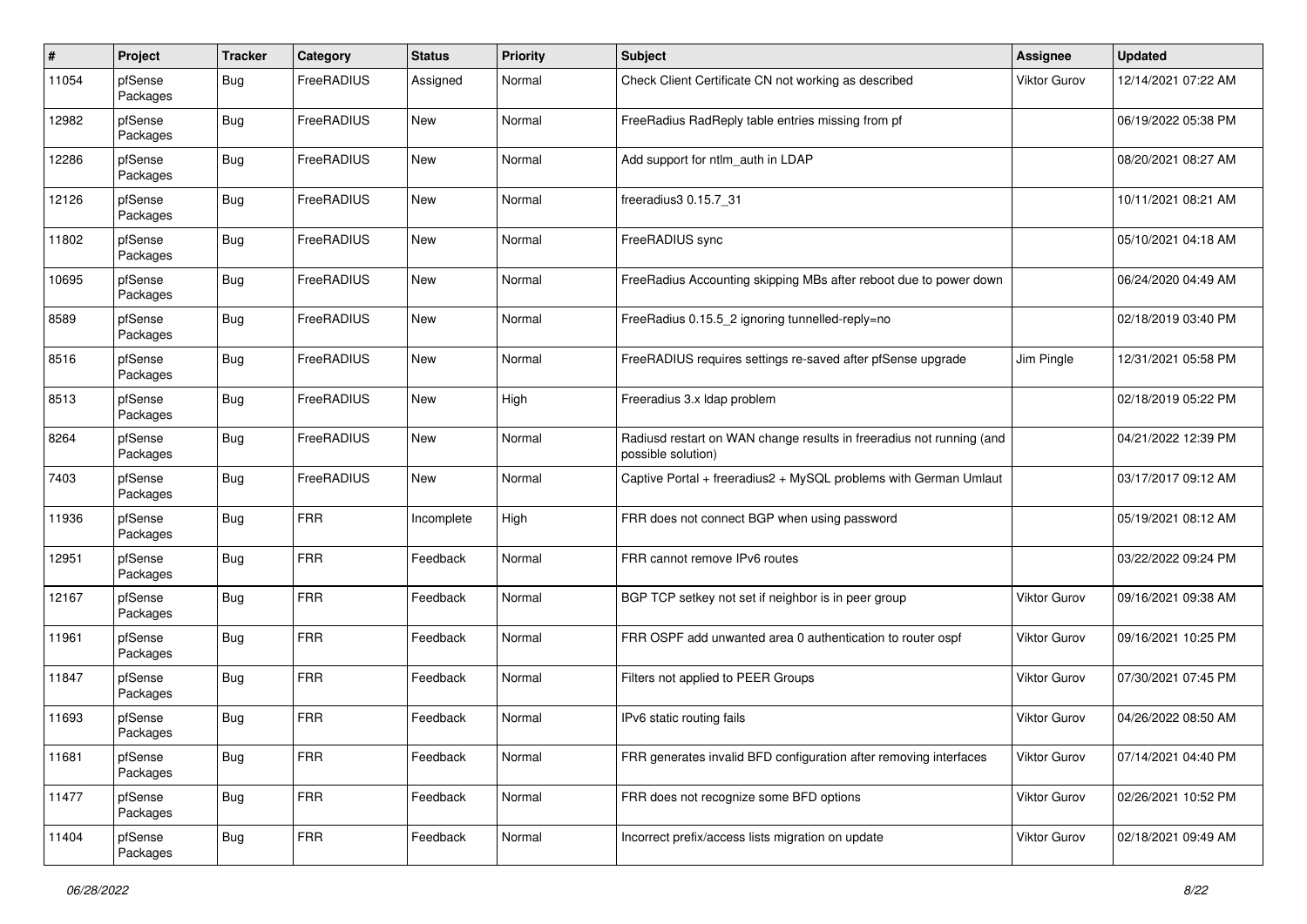| $\vert$ # | Project             | <b>Tracker</b> | Category              | <b>Status</b>                 | <b>Priority</b> | <b>Subject</b>                                                                                                                                                     | <b>Assignee</b>     | <b>Updated</b>      |
|-----------|---------------------|----------------|-----------------------|-------------------------------|-----------------|--------------------------------------------------------------------------------------------------------------------------------------------------------------------|---------------------|---------------------|
| 11345     | pfSense<br>Packages | Bug            | <b>FRR</b>            | Feedback                      | Normal          | FRR-OSPF - No "prefix-list" possible                                                                                                                               | Jim Pingle          | 02/04/2021 11:03 PM |
| 12965     | pfSense<br>Packages | Bug            | <b>FRR</b>            | <b>Pull Request</b><br>Review | Normal          | FRR BFD peer configuration is handled incorrectly in some cases                                                                                                    | Viktor Gurov        | 03/22/2022 08:04 AM |
| 11377     | pfSense<br>Packages | <b>Bug</b>     | <b>FRR</b>            | <b>Pull Request</b><br>Review | Normal          | <b>FRR</b> deinstall                                                                                                                                               |                     | 03/10/2021 08:21 AM |
| 11836     | pfSense<br>Packages | Bug            | <b>FRR</b>            | Assigned                      | Normal          | FRR ACCEPTFILTER unstable                                                                                                                                          | Viktor Gurov        | 02/14/2022 07:20 AM |
| 12751     | pfSense<br>Packages | Bug            | <b>FRR</b>            | New                           | Normal          | Improve FRR route restoration after gateway events                                                                                                                 |                     | 02/06/2022 11:07 PM |
| 12084     | pfSense<br>Packages | Bug            | <b>FRR</b>            | New                           | Normal          | libfrr.so.0 error on SG-1100                                                                                                                                       |                     | 06/26/2021 08:22 AM |
| 11841     | pfSense<br>Packages | <b>Bug</b>     | <b>FRR</b>            | <b>New</b>                    | Normal          | FRR access lists default bahavior changed to permit by default                                                                                                     |                     | 04/22/2021 09:52 AM |
| 11835     | pfSense<br>Packages | Bug            | <b>FRR</b>            | New                           | Normal          | FRR OSPF redistributed connected routes disappearing                                                                                                               |                     | 04/22/2021 07:11 AM |
| 11650     | pfSense<br>Packages | Bug            | <b>FRR</b>            | <b>New</b>                    | Very Low        | FRR configuration broken on restore of manually edited FRR config<br>sections                                                                                      |                     | 03/10/2021 08:50 AM |
| 11158     | pfSense<br>Packages | Bug            | <b>FRR</b>            | New                           | High            | <b>FRR Prefix Lists</b>                                                                                                                                            |                     | 12/30/2020 04:55 PM |
| 10935     | pfSense<br>Packages | Bug            | <b>FRR</b>            | <b>New</b>                    | Normal          | FRR 0.6.7-6 - BGPD service recycled IPv6 without Route Map                                                                                                         |                     | 12/30/2020 05:00 PM |
| 10516     | pfSense<br>Packages | Bug            | <b>FRR</b>            | <b>New</b>                    | Normal          | <b>FRR Access list</b>                                                                                                                                             |                     | 12/06/2020 11:02 PM |
| 10503     | pfSense<br>Packages | Bug            | <b>FRR</b>            | <b>New</b>                    | Normal          | Flapping any GW in multi-WAN influences restating all IPsec tunnels<br>in FRR which leads to dropping all IPsec VTI static routes and related<br><b>BGP</b> issues |                     | 05/08/2020 07:51 PM |
| 10294     | pfSense<br>Packages | Bug            | FRR                   | New                           | Normal          | FRR Route Counts Incorrect on Status Page                                                                                                                          | Jim Pingle          | 02/26/2020 11:08 AM |
| 11960     | pfSense             | Bug            | Gateway<br>Monitoring | Feedback                      | Normal          | Gateway Monitoring Traffic Goes Out Default Gateway                                                                                                                |                     | 12/20/2021 05:43 AM |
| 13295     | pfSense             | Bug            | Gateway<br>Monitoring | <b>Pull Request</b><br>Review | Normal          | Incorrect function parameters for "get dpinger status()" call in<br>`qwlb.inc                                                                                      |                     | 06/28/2022 12:01 PM |
| 12920     | pfSense             | Bug            | Gateway<br>Monitoring | <b>Pull Request</b><br>Review | Normal          | Gateway behavior differs when the gateway does not exist in<br>config.xml                                                                                          | <b>Viktor Gurov</b> | 06/28/2022 12:01 PM |
| 3132      | pfSense             | <b>Bug</b>     | Gateway<br>Monitoring | In Progress                   | Normal          | Gateway events for IPv6 affect IPv4 services and vice versa                                                                                                        | Viktor Gurov        | 06/28/2022 12:01 PM |
| 6333      | pfSense             | <b>Bug</b>     | Gateway<br>Monitoring | Confirmed                     | Normal          | Bootup starts/restarts dpinger multiple times                                                                                                                      | Luiz Souza          | 11/16/2020 01:11 PM |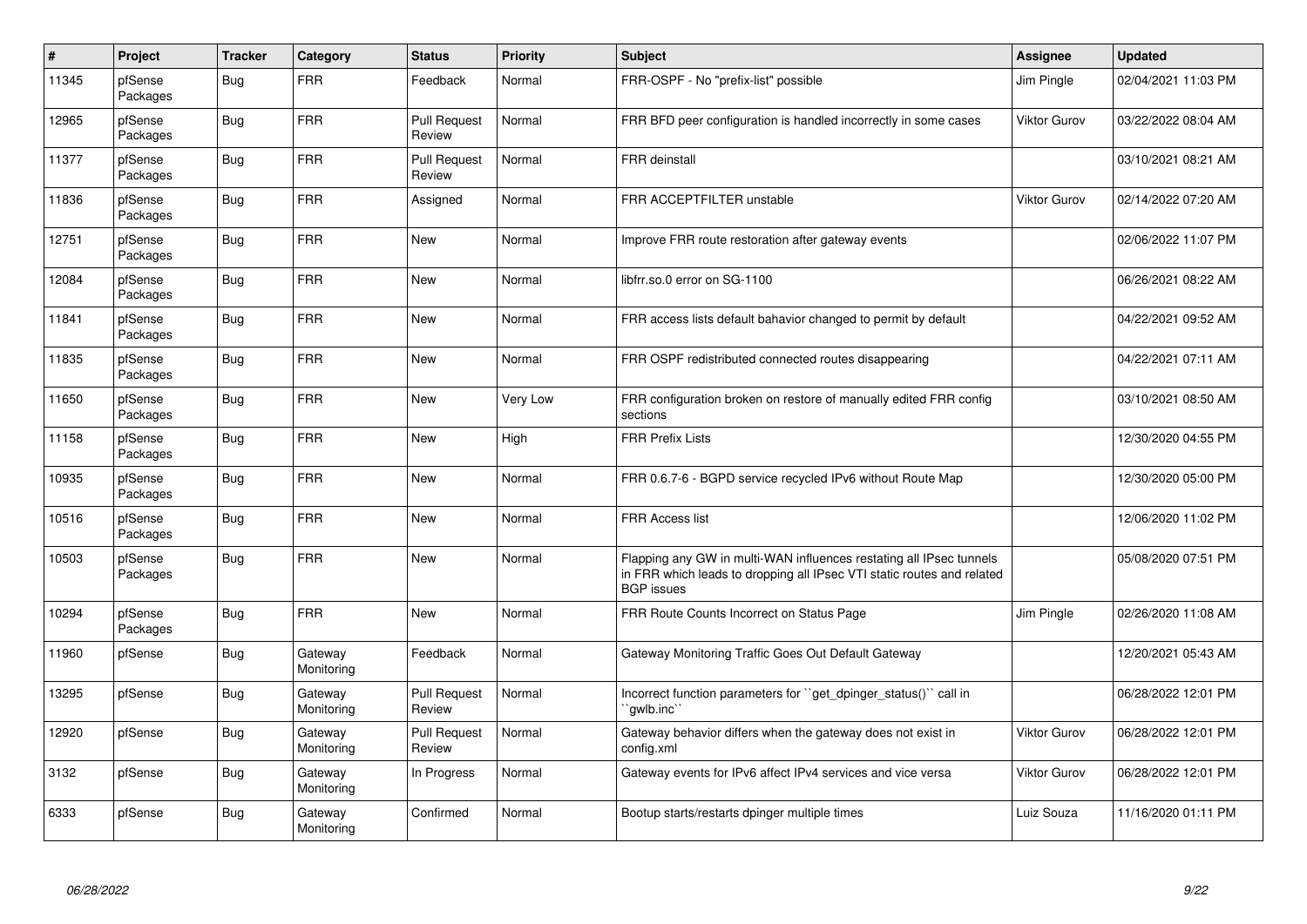| #     | Project             | <b>Tracker</b> | Category              | <b>Status</b> | Priority | Subject                                                                                     | <b>Assignee</b>     | <b>Updated</b>      |
|-------|---------------------|----------------|-----------------------|---------------|----------|---------------------------------------------------------------------------------------------|---------------------|---------------------|
| 13076 | pfSense             | Bug            | Gateway<br>Monitoring | New           | Normal   | Marking a gateway as down does not affect IPsec entries using<br>gateway groups             |                     | 06/28/2022 12:01 PM |
| 12811 | pfSense             | <b>Bug</b>     | Gateway<br>Monitoring | New           | Normal   | Services are not restarted when PPP interfaces connect                                      | Jim Pingle          | 06/28/2022 12:01 PM |
| 8192  | pfSense             | Bug            | Gateway<br>Monitoring | <b>New</b>    | Low      | dpinger - Change in ISP link-local IPv6 address drops connectivity                          | Luiz Souza          | 11/05/2020 07:31 AM |
| 12942 | pfSense             | Bug            | Gateways              | New           | Normal   | Code to kill states for old gateway when reconnecting an interface is<br>incorrect          | Jim Pingle          | 06/28/2022 12:01 PM |
| 12857 | pfSense             | Bug            | Gateways              | New           | Normal   | Firewall gateway goes away when making changes to Bridge0 device                            |                     | 02/27/2022 11:20 AM |
| 12764 | pfSense             | Bug            | Gateways              | New           | Normal   | VTI gateway status is pending after assigning the VTI interface                             |                     | 02/07/2022 05:41 AM |
| 12632 | pfSense             | Bug            | Gateways              | New           | High     | Assigning a /30 WAN IP address at the console does not save the<br>gateway correctly        |                     | 06/28/2022 12:01 PM |
| 10875 | pfSense             | Bug            | Gateways              | <b>New</b>    | Normal   | PPP periodic reset does not fully restore gateway group round-robin<br>functionality        | Luiz Souza          | 11/05/2020 07:44 AM |
| 9650  | pfSense             | Bug            | Gateways              | New           | Normal   | IPv6 connection drops (ir-)regular on Kabelvodafone (German cable<br>ISP)                   |                     | 07/27/2019 07:14 AM |
| 8846  | pfSense             | Bug            | Gateways              | New           | Low      | Misleading gateway error message adding/editing static routes using<br>a disabled interface |                     | 08/21/2019 11:29 AM |
| 8343  | pfSense             | <b>Bug</b>     | Gateways              | <b>New</b>    | Normal   | Gateway Routes (Default Routes) not removed in Kernel when<br>removed from GUI              |                     | 05/14/2020 01:22 AM |
| 13098 | pfSense<br>Packages | Bug            | haproxy               | Feedback      | Low      | HAProxy Virtual IP broken link under Frontend setup                                         |                     | 04/27/2022 08:35 AM |
| 13022 | pfSense<br>Packages | Bug            | haproxy               | Feedback      | Normal   | HAProxy - Sub Frontends ignore Client verification CA certificates                          |                     | 04/06/2022 12:55 PM |
| 11937 | pfSense<br>Packages | <b>Bug</b>     | haproxy               | Feedback      | Normal   | HAproxy "Use Client-IP" option breaks Captive Portal                                        | Viktor Gurov        | 06/22/2021 08:48 AM |
| 11756 | pfSense<br>Packages | <b>Bug</b>     | haproxy               | Feedback      | Normal   | HaProxy does not transfer backend states during reload                                      | Viktor Gurov        | 07/14/2021 01:21 PM |
| 11491 | pfSense<br>Packages | Bug            | haproxy               | Feedback      | Normal   | haproxy-devel v0.62_2 - startup error 'httpchk'                                             | <b>Viktor Gurov</b> | 06/22/2021 08:46 AM |
| 11135 | pfSense<br>Packages | Bug            | haproxy               | Feedback      | High     | HAproxy OCSP reponse crontab bug                                                            | Viktor Gurov        | 09/10/2021 11:51 AM |
| 10936 | pfSense<br>Packages | Bug            | haproxy               | Feedback      | Normal   | both haproxy/haproxy-devel non-existent option lb-agent-chk                                 |                     | 04/21/2022 12:40 PM |
| 9335  | pfSense<br>Packages | Bug            | haproxy               | Feedback      | Normal   | Stored XSS in HAProxy / haproxy_listeners_edit.php                                          | Jim Pingle          | 02/18/2019 09:35 AM |
| 7039  | pfSense<br>Packages | <b>Bug</b>     | haproxy               | Feedback      | Normal   | HAProxy backend configuration does not handle intermediate CAs<br>properly                  |                     | 04/21/2022 12:40 PM |
| 11036 | pfSense<br>Packages | <b>Bug</b>     | haproxy               | New           | Normal   | <b>HAproxy ACL</b>                                                                          |                     | 02/11/2022 11:27 AM |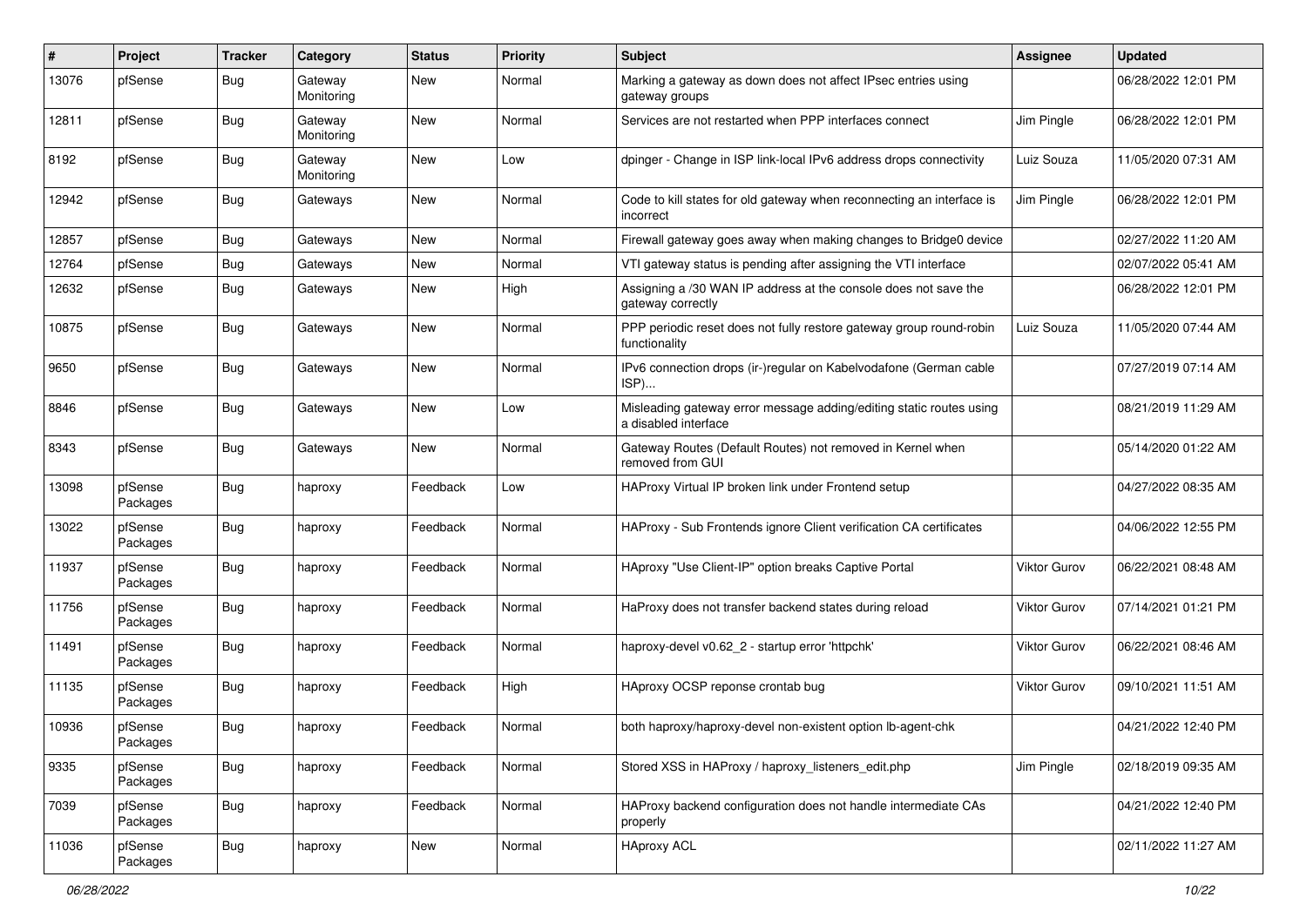| $\pmb{\#}$ | Project             | <b>Tracker</b> | Category           | <b>Status</b> | <b>Priority</b> | <b>Subject</b>                                                                     | <b>Assignee</b> | <b>Updated</b>      |
|------------|---------------------|----------------|--------------------|---------------|-----------------|------------------------------------------------------------------------------------|-----------------|---------------------|
| 11000      | pfSense<br>Packages | Bug            | haproxy            | New           | Very Low        | haproxy deprecated trick suggested                                                 |                 | 12/23/2020 02:55 PM |
| 9500       | pfSense<br>Packages | Bug            | haproxy            | New           | Normal          | HAproxy does not delete non-applicable action config                               |                 | 01/18/2022 06:28 AM |
| 9261       | pfSense<br>Packages | Bug            | haproxy            | New           | Normal          | haproxy GUI failure                                                                |                 | 01/08/2019 12:41 PM |
| 9247       | pfSense<br>Packages | Bug            | haproxy            | New           | Low             | HAProxy multiple server selection on stats pages doesn't work                      |                 | 01/02/2019 04:44 PM |
| 8902       | pfSense<br>Packages | Bug            | haproxy            | New           | Normal          | HAproxy package not use custom DNS for lookup on apply new<br>config               |                 | 09/16/2018 08:16 AM |
| 8438       | pfSense<br>Packages | Bug            | haproxy            | New           | High            | haproxy: can't use ACL for cert with http-response actions                         |                 | 05/24/2018 01:12 PM |
| 8213       | pfSense<br>Packages | Bug            | haproxy            | New           | Normal          | acl src file not populated from alias                                              |                 | 12/21/2017 02:02 PM |
| 7462       | pfSense<br>Packages | Bug            | haproxy            | New           | Normal          | HAproxy not rebinding properly after WAN DHCP IP change                            |                 | 01/11/2018 09:15 AM |
| 6861       | pfSense<br>Packages | Bug            | haproxy            | New           | Normal          | Ha-Proxy duplicated backend used in place of original backend                      |                 | 02/18/2019 05:30 PM |
| 6784       | pfSense<br>Packages | Bug            | haproxy            | <b>New</b>    | Normal          | HAProxy version .48 will not use URL Table Alias for front end listener            |                 | 02/18/2019 05:32 PM |
| 10577      | pfSense             | Bug            | Hardware / Drivers | Feedback      | Normal          | intel x553 (c3000 chipset) loading x520 driver                                     |                 | 05/28/2020 03:59 AM |
| 9094       | pfSense             | Bug            | Hardware / Drivers | Assigned      | Normal          | MBT console settings are not forced to video console                               |                 | 11/07/2018 10:23 AM |
| 13206      | pfSense Plus        | Bug            | Hardware / Drivers | <b>New</b>    | Normal          | SG-3100 LED GPIO hangs                                                             |                 | 06/11/2022 07:01 PM |
| 13003      | pfSense             | Bug            | Hardware / Drivers | New           | Normal          | Malicious Driver Detection event on ixl driver                                     |                 | 06/25/2022 05:00 PM |
| 12607      | pfSense Plus        | Bug            | Hardware / Drivers | New           | High            | Instability with Snort Inline with AWS Instances                                   |                 | 01/10/2022 09:03 PM |
| 11770      | pfSense Plus        | Bug            | Hardware / Drivers | <b>New</b>    | Normal          | Pantech UML295 USB Modem No Longer Functional                                      |                 | 04/01/2021 11:28 AM |
| 11731      | pfSense             | Bug            | Hardware / Drivers | New           | Normal          | Missing support for Realtek USB NICs                                               |                 | 03/30/2021 04:32 AM |
| 10584      | pfSense             | Bug            | Hardware / Drivers | New           | Normal          | SG-3100 with M.2: shutdown instead of reboot                                       |                 | 07/21/2020 03:08 AM |
| 8324       | pfSense             | <b>Bug</b>     | Hardware / Drivers | New           | Normal          | bxe cards require promisc for OSPF                                                 | Luiz Souza      | 05/25/2020 03:19 PM |
| 13277      | pfSense             | Bug            | <b>IGMP Proxy</b>  | New           | Normal          | IGMP Proxy webConfigurator Page Always Produces Error                              |                 | 06/16/2022 07:50 PM |
| 13276      | pfSense             | Bug            | <b>IGMP Proxy</b>  | New           | Normal          | IGMP Proxy Error Message for Logging Links to System Log Instead<br>of Routing Log |                 | 06/16/2022 07:48 PM |
| 12079      | pfSense             | Bug            | <b>IGMP Proxy</b>  | New           | Normal          | IGMPProxy: kernel panic, Sleeping thread owns a non-sleepable lock                 | Mateusz Guzik   | 06/28/2022 12:01 PM |
| 11953      | pfSense             | <b>Bug</b>     | <b>IGMP Proxy</b>  | New           | Normal          | XG-1541 crashes when igmpproxy is enabled and network interfaces<br>status change  |                 | 05/24/2021 04:55 PM |
| 10150      | pfSense             | Bug            | <b>IGMP Proxy</b>  | New           | Normal          | IGMP Proxy does not scale to hundreds of streams                                   |                 | 01/03/2020 02:56 AM |
| 9338       | pfSense             | <b>Bug</b>     | <b>IGMP Proxy</b>  | New           | Normal          | igmpproxy ignoring downstream vlan interface                                       |                 | 02/22/2019 03:48 AM |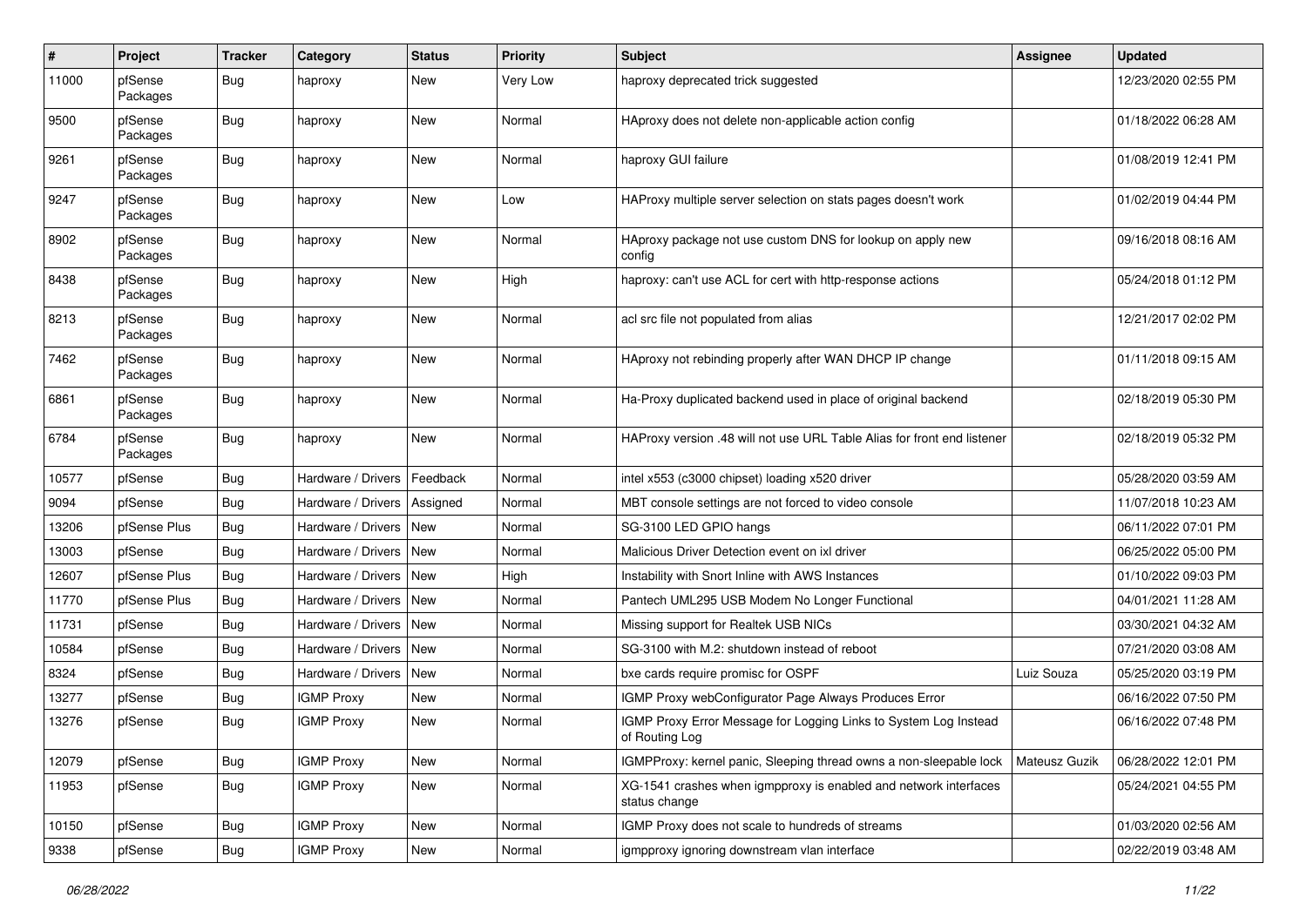| #     | Project      | <b>Tracker</b> | Category          | <b>Status</b>                 | <b>Priority</b> | <b>Subject</b>                                                                                                                                                                                  | <b>Assignee</b>     | <b>Updated</b>      |
|-------|--------------|----------------|-------------------|-------------------------------|-----------------|-------------------------------------------------------------------------------------------------------------------------------------------------------------------------------------------------|---------------------|---------------------|
| 8711  | pfSense      | Bug            | <b>IGMP Proxy</b> | New                           | Normal          | igmpproxy with PPPoE Interfaces                                                                                                                                                                 |                     | 07/28/2018 09:21 AM |
| 3382  | pfSense      | Bug            | <b>IGMP Proxy</b> | <b>New</b>                    | Normal          | IGMPPROXY fails with more than 32 interfaces                                                                                                                                                    |                     | 07/12/2016 11:01 PM |
| 12974 | pfSense Plus | Bug            | Installer         | <b>New</b>                    | Normal          | Typing anything into 1100/2100 recovery installer causes process to<br>stop                                                                                                                     |                     | 06/05/2022 04:10 PM |
| 12960 | pfSense      | Bug            | Installer         | <b>New</b>                    | Normal          | VGA installer image defaults to serial console, serial console is default<br>in GUI settings                                                                                                    |                     | 06/28/2022 12:01 PM |
| 11363 | pfSense      | <b>Bug</b>     | Installer         | <b>New</b>                    | Normal          | Clean Install 2.5.0 fails due to hardware incompability                                                                                                                                         |                     | 02/04/2021 11:06 AM |
| 10690 | pfSense      | Bug            | Installer         | New                           | Low             | Not possible to make UFS install on ZFS formatted drive                                                                                                                                         |                     | 04/21/2022 12:39 PM |
| 8401  | pfSense      | Bug            | Installer         | New                           | Normal          | Issues related to keys representing alphabetic characters specific to<br>Scandinavian languages and to some other keys.                                                                         |                     | 03/30/2018 11:06 AM |
| 8882  | pfSense      | Bug            | Interfaces        | Incomplete                    | Normal          | Interface assignments lost on reboot                                                                                                                                                            |                     | 02/17/2022 02:24 PM |
| 12926 | pfSense      | Bug            | Interfaces        | Feedback                      | Normal          | Changing LAGG type on CARP interfaces makes VIPs go to an "init"<br><b>State</b>                                                                                                                |                     | 03/10/2022 10:52 AM |
| 9123  | pfSense      | Bug            | Interfaces        | Feedback                      | Very High       | Adding/configuring vlan on ixl-devices causes ag add macvlan err<br>$-53$ , aq error 14                                                                                                         | Luiz Souza          | 05/16/2022 07:57 AM |
| 13218 | pfSense      | Bug            | Interfaces        | <b>Pull Request</b><br>Review | Normal          | GIF-based interface MTU is assigned to parent interface on boot<br>when parent interface is a LAGG                                                                                              | Viktor Gurov        | 06/28/2022 12:01 PM |
| 8611  | pfSense      | Bug            | Interfaces        | In Progress                   | Normal          | unable to receive IPv6 RA's on SG-1000, default route lost                                                                                                                                      | Luiz Souza          | 02/01/2021 03:31 PM |
| 9384  | pfSense      | Bug            | Interfaces        | Confirmed                     | Normal          | devd putting "\$" before variable contents when using single quotes                                                                                                                             |                     | 04/21/2022 12:39 PM |
| 6605  | pfSense      | Bug            | Interfaces        | Confirmed                     | Normal          | rc.linkup logic issues with actions taken                                                                                                                                                       |                     | 07/12/2016 07:46 PM |
| 5887  | pfSense      | Bug            | Interfaces        | Confirmed                     | Normal          | hardware_offloading_applyflags sets/unsets most values when<br>already set correctly                                                                                                            |                     | 07/06/2016 03:31 PM |
| 4428  | pfSense      | <b>Bug</b>     | Interfaces        | Confirmed                     | Normal          | Setting media option on em(4) leads to infinite link cycling                                                                                                                                    |                     | 07/06/2016 12:45 AM |
| 13279 | pfSense      | Bug            | Interfaces        | New                           | Normal          | DHCP config override affects Gateway installation.                                                                                                                                              |                     | 06/17/2022 07:25 AM |
| 13228 | pfSense      | Bug            | Interfaces        | New                           | Normal          | Recovering interface gateway may not be added back into gateway<br>groups and rules when expected                                                                                               | Jim Pingle          | 06/28/2022 12:01 PM |
| 13225 | pfSense      | Bug            | Interfaces        | New                           | Normal          | Bridges with QinQ interfaces not properly set up at boot                                                                                                                                        | <b>Viktor Gurov</b> | 06/28/2022 12:01 PM |
| 12539 | pfSense      | <b>Bug</b>     | Interfaces        | New                           | Low             | Changing VLAN ID for LAN interface in assignments silently fails.                                                                                                                               |                     | 11/23/2021 04:12 AM |
| 12504 | pfSense      | Bug            | Interfaces        | <b>New</b>                    | Normal          | BCM57412 NetXtreme-E 10Gb RDMA Ethernet controller issue                                                                                                                                        |                     | 11/05/2021 04:51 AM |
| 11872 | pfSense      | Bug            | Interfaces        | New                           | Normal          | gif interfaces reporting incorrect traffic counters                                                                                                                                             |                     | 12/30/2021 04:00 AM |
| 11657 | pfSense      | Bug            | Interfaces        | New                           | Normal          | netmap_ring_reinit error                                                                                                                                                                        |                     | 03/18/2021 10:32 PM |
| 11641 | pfSense      | Bug            | Interfaces        | New                           | Normal          | On xn based interfaces without the VLANMTU flag the first VLAN tag<br>defined does not follow the parent interface MTU settings. All<br>subsequent VLAN tags follow the parent interface's MTU. |                     | 03/09/2021 06:42 PM |
| 11430 | pfSense      | Bug            | Interfaces        | New                           | Normal          | PHP console spam after Assigning Interfaces                                                                                                                                                     |                     | 10/09/2021 10:37 AM |
| 11412 | pfSense      | <b>Bug</b>     | Interfaces        | New                           | Normal          | LLDPD Package Doesn't Work with Switchports                                                                                                                                                     |                     | 02/12/2021 08:12 PM |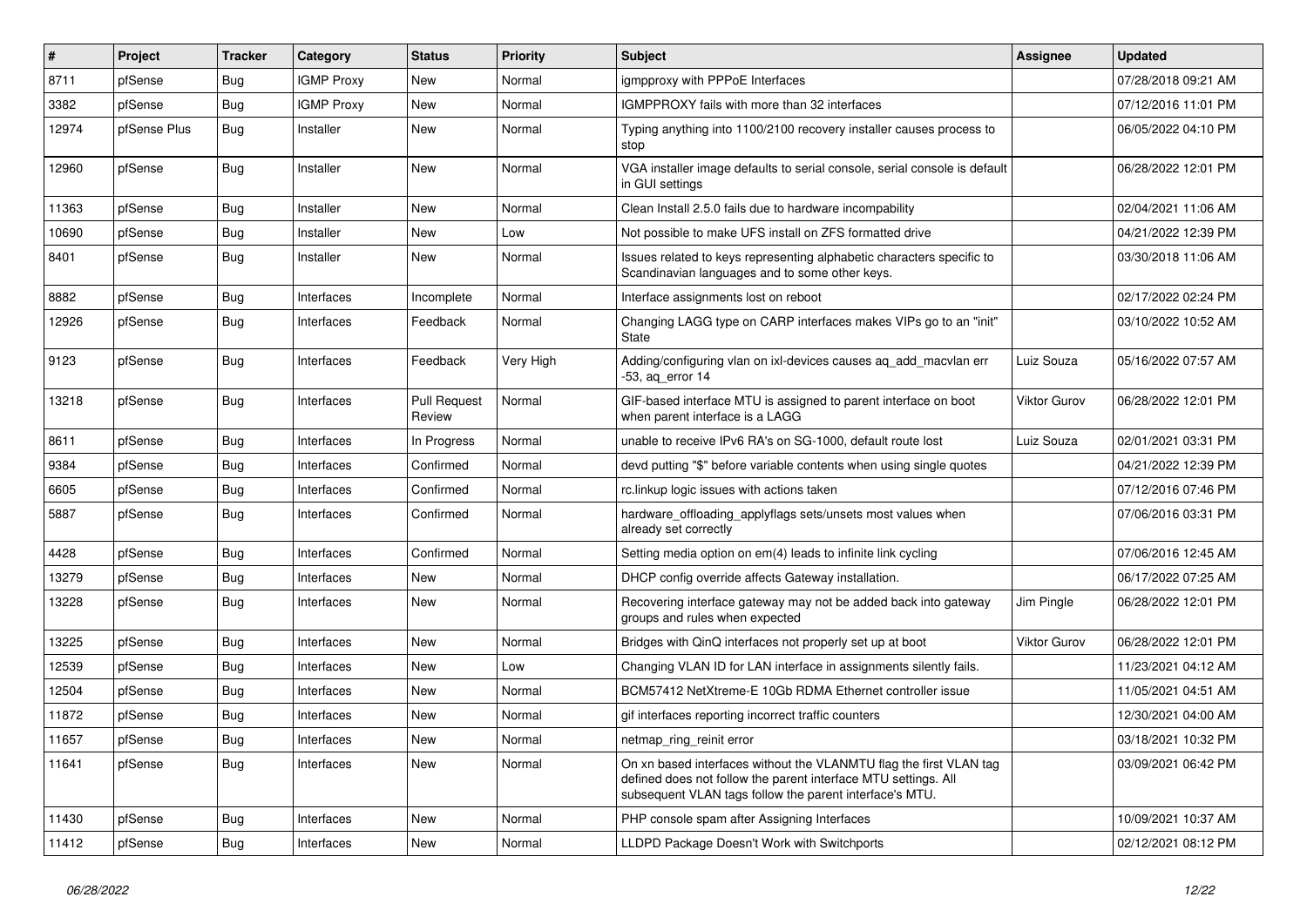| $\pmb{\#}$ | Project | <b>Tracker</b> | Category     | <b>Status</b> | <b>Priority</b> | <b>Subject</b>                                                                                                                                                                | <b>Assignee</b>       | <b>Updated</b>      |
|------------|---------|----------------|--------------|---------------|-----------------|-------------------------------------------------------------------------------------------------------------------------------------------------------------------------------|-----------------------|---------------------|
| 11335      | pfSense | Bug            | Interfaces   | New           | Normal          | Spoofing the MAC on a LAGG interface does not work for some NIC<br>types.                                                                                                     |                       | 01/29/2021 09:10 AM |
| 11091      | pfSense | Bug            | Interfaces   | New           | Normal          | Interfaces set as disabled in the configuration have an UP status in<br>the operating system at boot                                                                          | <b>Viktor Gurov</b>   | 06/28/2022 12:01 PM |
| 9837       | pfSense | Bug            | Interfaces   | New           | Very Low        | ipv6 is not completely disabled on the interfaces                                                                                                                             |                       | 10/24/2019 01:16 AM |
| 9690       | pfSense | Bug            | Interfaces   | New           | Normal          | Ethernet flow control should be disabled by default                                                                                                                           |                       | 08/19/2019 06:45 PM |
| 9585       | pfSense | Bug            | Interfaces   | New           | Normal          | 6RD: Unable to reach hosts on within same 6rd-domain                                                                                                                          |                       | 08/14/2019 02:39 PM |
| 9241       | pfSense | Bug            | Interfaces   | New           | Normal          | Ethernet link cycles up/down if "auto-negotiate" is explicitly selected in<br>interface configuration                                                                         |                       | 12/31/2018 08:36 PM |
| 8815       | pfSense | Bug            | Interfaces   | New           | Normal          | IP addresses are removed from interfaces when link is lost and either<br>IPv4 or IPv6 is dynamic                                                                              | Luiz Souza            | 07/21/2021 07:49 AM |
| 8770       | pfSense | Bug            | Interfaces   | New           | Normal          | QinQ interfaces always show as active                                                                                                                                         |                       | 02/01/2020 09:47 AM |
| 8526       | pfSense | Bug            | Interfaces   | New           | Normal          | DHCP client ignores server replies when 802.1q tagging is used                                                                                                                |                       | 08/14/2019 10:52 AM |
| 8435       | pfSense | Bug            | Interfaces   | New           | Normal          | DHCPv6 unusable in certain circumstances (US AT&T Fiber, etc.)                                                                                                                |                       | 08/14/2019 10:52 AM |
| 8158       | pfSense | Bug            | Interfaces   | New           | High            | IPv6 Track Interface issue with more than one WAN-Gateway and a<br>number of internal interfaces at least track interface from one<br>interface does not work on regular base |                       | 12/03/2017 09:00 AM |
| 8113       | pfSense | Bug            | Interfaces   | <b>New</b>    | Normal          | MTU setting on bridge, openvpn clients ignored                                                                                                                                |                       | 12/31/2021 05:55 PM |
| 8089       | pfSense | Bug            | Interfaces   | New           | High            | VLAN page breaks after config restore to new hardware.                                                                                                                        |                       | 11/21/2017 01:38 PM |
| 8050       | pfSense | Bug            | Interfaces   | New           | High            | Enabling bridge while interfaces have link freezes console                                                                                                                    |                       | 11/03/2017 04:38 PM |
| 7730       | pfSense | Bug            | Interfaces   | <b>New</b>    | High            | 2.3.4_1 greX: loop detected when hit save on filter rules or interfaces                                                                                                       |                       | 07/27/2017 08:16 AM |
| 7430       | pfSense | Bug            | Interfaces   | New           | Normal          | pfsense-utils.inc - where_is_ipaddr_configured() should account for<br>loopback interface                                                                                     |                       | 08/13/2019 03:48 PM |
| 7040       | pfSense | Bug            | Interfaces   | New           | Normal          | Issue when disabling an interface                                                                                                                                             |                       | 12/26/2016 02:56 AM |
| 6977       | pfSense | Bug            | Interfaces   | New           | Normal          | VLAN traffic is erroneously counted as underlying iface (untagged)<br>traffic                                                                                                 |                       | 08/13/2019 02:56 PM |
| 6823       | pfSense | Bug            | Interfaces   | New           | Normal          | No connectivity after changing link state to UP                                                                                                                               |                       | 04/21/2022 12:39 PM |
| 6289       | pfSense | Bug            | Interfaces   | New           | Normal          | IPv6 address not given to track6 interfaces on create                                                                                                                         |                       | 12/30/2021 04:17 AM |
| 12705      | pfSense | Bug            | <b>IPsec</b> | Incomplete    | Normal          | ECDSA certificate does not work for IPSec VPN phase 1                                                                                                                         |                       | 01/24/2022 03:22 PM |
| 11539      | pfSense | Bug            | IPsec        | Feedback      | Normal          | Mobile IPsec "split include" value of 0.0.0.0/0 causes some clients to<br>fail                                                                                                | Jim Pingle            | 06/28/2022 12:01 PM |
| 6668       | pfSense | Bug            | <b>IPsec</b> | Feedback      | Normal          | IPSec tunnel + L2TP/IPSec VPN - wrong PSK chosen by pfSense                                                                                                                   |                       | 09/21/2019 02:07 AM |
| 9349       | pfSense | <b>Bug</b>     | <b>IPsec</b> | Confirmed     | Normal          | IPSec service start/stop/restart fails after settings change                                                                                                                  | Markus<br>Stockhausen | 10/30/2020 01:33 PM |
| 6624       | pfSense | Bug            | <b>IPsec</b> | Confirmed     | Normal          | changes in IPsec config should down the connection                                                                                                                            | Jim Pingle            | 08/02/2021 12:08 PM |
| 6517       | pfSense | <b>Bug</b>     | <b>IPsec</b> | Confirmed     | Normal          | Adding mobile IPsec phase 2 entries requires restart of strongswan                                                                                                            |                       | 06/21/2016 11:04 PM |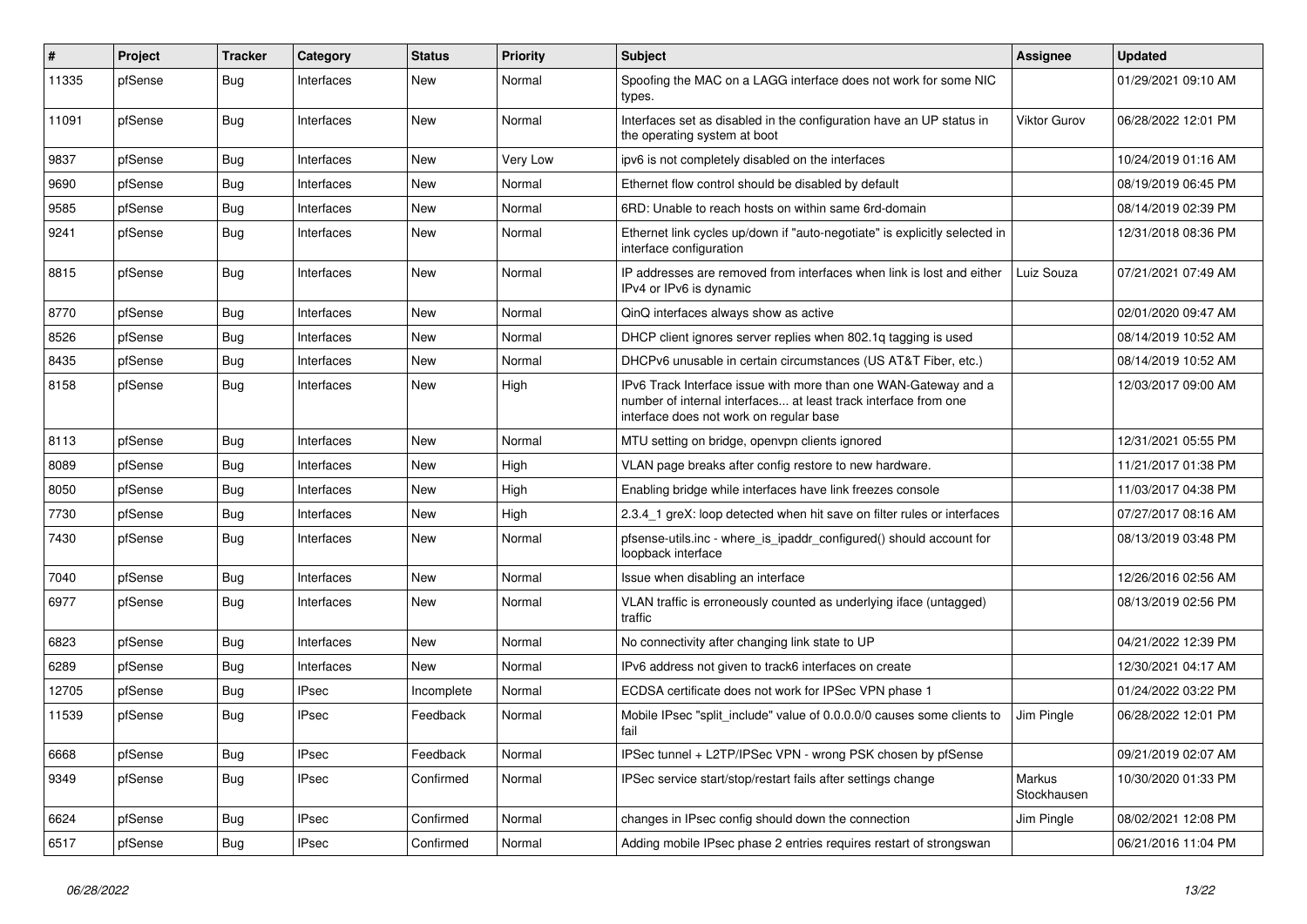| #     | Project             | <b>Tracker</b> | Category                                        | <b>Status</b> | <b>Priority</b> | <b>Subject</b>                                                                                        | <b>Assignee</b>        | <b>Updated</b>      |
|-------|---------------------|----------------|-------------------------------------------------|---------------|-----------------|-------------------------------------------------------------------------------------------------------|------------------------|---------------------|
| 6370  | pfSense             | Bug            | <b>IPsec</b>                                    | Confirmed     | Normal          | IPSEC bound to WAN gateway group and Dynamic DNS doesn't to<br>fail back tunnel to WAN on DDNS update |                        | 08/31/2021 07:38 AM |
| 6167  | pfSense             | <b>Bug</b>     | <b>IPsec</b>                                    | Confirmed     | Normal          | IPsec IPComp not working                                                                              | George<br>Neville-Neil | 09/22/2020 06:07 PM |
| 13102 | pfSense             | Bug            | <b>IPsec</b>                                    | <b>New</b>    | Normal          | Deleting an IPSec tunnel doesn't destroy the SA (SADs/SPDs),<br>causes crash in status_ipsec.php      | Viktor Gurov           | 06/28/2022 12:01 PM |
| 13014 | pfSense             | <b>Bug</b>     | <b>IPsec</b>                                    | <b>New</b>    | Normal          | Charon. vici can get in a bad state                                                                   | Mateusz Guzik          | 06/28/2022 12:01 PM |
| 13000 | pfSense             | Bug            | <b>IPsec</b>                                    | New           | Low             | IPsec AES-GCM encryption algorithm "Key Length" field should be<br>labeled "ICV Length"               |                        | 03/30/2022 07:40 AM |
| 12762 | pfSense             | Bug            | <b>IPsec</b>                                    | <b>New</b>    | Normal          | IPsec keep alive check ignores Child SA Start Action                                                  | Viktor Gurov           | 02/07/2022 11:21 AM |
| 12645 | pfSense             | <b>Bug</b>     | <b>IPsec</b>                                    | <b>New</b>    | Normal          | `filterdns`` does not monitor remote IPsec gateways for IPv6 address<br>changes                       | <b>Viktor Gurov</b>    | 06/28/2022 12:01 PM |
| 12335 | pfSense             | <b>Bug</b>     | <b>IPsec</b>                                    | <b>New</b>    | Normal          | <b>IPsec DNS inefficiency</b>                                                                         | Jim Pingle             | 06/28/2022 12:01 PM |
| 11418 | pfSense             | Bug            | <b>IPsec</b>                                    | New           | Very Low        | 'NAT-T: Force' is broken for IPv6 IPsec                                                               |                        | 02/16/2021 08:25 AM |
| 10493 | pfSense             | <b>Bug</b>     | <b>IPsec</b>                                    | New           | Normal          | filter get vpns list() issues                                                                         |                        | 05/06/2020 01:07 AM |
| 8964  | pfSense             | Bug            | <b>IPsec</b>                                    | New           | High            | IPsec async cryptography advanced setting - TCP traffic not passing<br>through                        | Luiz Souza             | 12/08/2020 12:09 PM |
| 8686  | pfSense             | Bug            | <b>IPsec</b>                                    | <b>New</b>    | Normal          | IPsec VTI: Assigned interface firewall rules are never parsed                                         |                        | 02/10/2021 12:15 PM |
| 8073  | pfSense             | Bug            | <b>IPsec</b>                                    | <b>New</b>    | Normal          | Traffic inexplicably not going through IPSEC despite (in theory)<br>matching SPs                      |                        | 11/09/2017 02:51 AM |
| 8013  | pfSense             | Bug            | <b>IPsec</b>                                    | New           | Normal          | IPsec MSS clamping value shared for IPv4 and IPv6                                                     | Luiz Souza             | 10/28/2021 01:37 PM |
| 7420  | pfSense             | Bug            | <b>IPsec</b>                                    | New           | Normal          | ipsec status freezing                                                                                 |                        | 02/13/2020 09:09 AM |
| 7235  | pfSense             | Bug            | <b>IPsec</b>                                    | <b>New</b>    | Normal          | 4860 has not got significant IPsec performance rising with enabled<br>HW acceleration                 | Luiz Souza             | 12/18/2021 04:32 PM |
| 6481  | pfSense             | <b>Bug</b>     | <b>IPsec</b>                                    | <b>New</b>    | Normal          | loading EAP RADIUS method failed                                                                      |                        | 03/24/2020 04:25 PM |
| 5629  | pfSense             | <b>Bug</b>     | <b>IPsec</b>                                    | <b>New</b>    | Normal          | Allow for IPsec configuration using certs without a CA                                                |                        | 12/31/2021 05:21 PM |
| 5355  | pfSense             | <b>Bug</b>     | <b>IPsec</b>                                    | New           | High            | on Dynamic WAN IP (DHCP Client) it takes 10 minutes before<br>Phase1 reconnects                       |                        | 07/08/2016 10:29 PM |
| 3312  | pfSense             | Bug            | <b>IPsec</b>                                    | New           | Normal          | Gateway on IPsec rules is not functional in pf                                                        |                        | 01/28/2020 10:09 PM |
| 11997 | pfSense<br>Packages | Bug            | <b>IPsec Profile</b><br>Wizard                  | <b>New</b>    | Normal          | Add Support for Android Strongswan Profiles in the Profile Wizard                                     | Jim Pingle             | 07/10/2021 07:51 PM |
| 12938 | pfSense             | Bug            | <b>IPv6 Router</b><br>Advertisements<br>(RADVD) | <b>New</b>    | Normal          | MaxRtrAdvInterval would allow stale DNS servers to be deleted faster                                  |                        | 03/12/2022 09:37 AM |
| 8831  | pfSense             | Bug            | <b>IPv6 Router</b><br>Advertisements<br>(RADVD) | <b>New</b>    | Very High       | Radvd causes latency spikes                                                                           |                        | 04/19/2021 04:51 AM |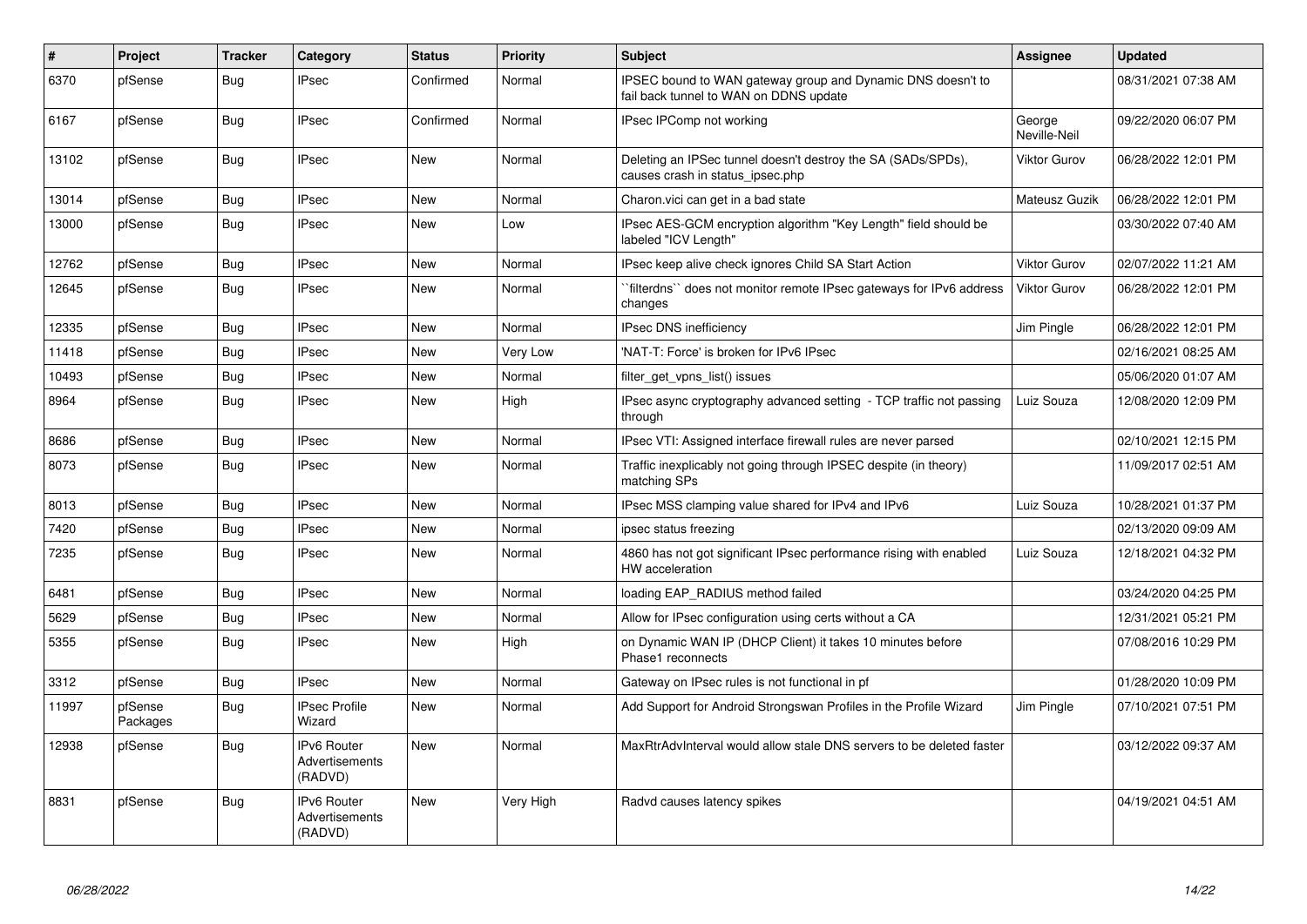| $\sharp$ | Project             | <b>Tracker</b> | Category                                        | <b>Status</b>                 | <b>Priority</b> | <b>Subject</b>                                                                                    | Assignee   | <b>Updated</b>      |
|----------|---------------------|----------------|-------------------------------------------------|-------------------------------|-----------------|---------------------------------------------------------------------------------------------------|------------|---------------------|
| 7737     | pfSense             | Bug            | IPv6 Router<br>Advertisements<br>(RADVD)        | <b>New</b>                    | Normal          | radvd error message                                                                               |            | 08/13/2019 09:41 AM |
| 7303     | pfSense             | Bug            | IPv6 Router<br>Advertisements<br>(RADVD)        | <b>New</b>                    | Normal          | ipv6 connectivity lost on pfSense reboot                                                          |            | 08/20/2019 12:23 PM |
| 6541     | pfSense             | Bug            | IPv6 Router<br>Advertisements<br>(RADVD)        | <b>New</b>                    | Normal          | IPv6 RAs always include on-link prefix; clients may not use DHCPv6<br>managed addresses           |            | 08/13/2019 03:23 PM |
| 6386     | pfSense             | Bug            | <b>IPv6 Router</b><br>Advertisements<br>(RADVD) | <b>New</b>                    | Low             | Switching Router Advertisements to disabled should broadcast IP<br>Removal messages               |            | 05/22/2016 10:44 PM |
| 11761    | pfSense             | Bug            | L2TP                                            | <b>New</b>                    | Normal          | L2TP/IPsec VPN : PPP LCP negotiation occurs before user<br>authentication                         |            | 03/31/2021 04:52 AM |
| 6321     | pfSense             | Bug            | L2TP                                            | New                           | Normal          | Problem with connecting I2tp over ipsec from android and windows                                  |            | 11/13/2020 11:01 AM |
| 1667     | pfSense             | <b>Bug</b>     | L2TP                                            | <b>New</b>                    | Normal          | L2TP server does not respond properly from a CARP VIP                                             |            | 12/11/2021 07:43 PM |
| 3962     | pfSense<br>Packages | <b>Bug</b>     | ladvd                                           | Confirmed                     | Normal          | LADVD interface handling issues with lagg and bridge                                              |            | 12/05/2016 01:59 PM |
| 9453     | pfSense             | <b>Bug</b>     | <b>LAGG Interfaces</b>                          | <b>New</b>                    | Normal          | VLAN Interfaces on LAGG get orphaned at boot                                                      |            | 08/21/2019 11:16 AM |
| 9183     | pfSense             | Bug            | <b>LAGG Interfaces</b>                          | New                           | Very Low        | OpenVPN Lagg Interface not working after restart or new start                                     |            | 08/21/2019 11:17 AM |
| 8335     | pfSense             | Bug            | <b>LAGG Interfaces</b>                          | <b>New</b>                    | Normal          | System hang with LACP downlink to UniFi switch                                                    |            | 08/21/2019 11:18 AM |
| 11509    | pfSense<br>Packages | <b>Bug</b>     | <b>LCDProc</b>                                  | <b>New</b>                    | Low             | LCD package - not starting at boot - stop and start in Status Window<br>not possible              |            | 02/23/2021 10:55 AM |
| 10502    | pfSense<br>Packages | Bug            | <b>Ildpd</b>                                    | In Progress                   | Normal          | LLDP spamming errors on Netgate XG-7100                                                           |            | 04/21/2022 12:39 PM |
| 12464    | pfSense             | <b>Bug</b>     | Logging                                         | <b>Pull Request</b><br>Review | Normal          | Syslog Auth messages are sent as Emergency Level                                                  |            | 06/28/2022 12:01 PM |
| 12747    | pfSense             | Bug            | Logging                                         | New                           | Normal          | System log is filled by sshguard                                                                  |            | 05/03/2022 03:08 AM |
| 12056    | pfSense             | Bug            | Logging                                         | New                           | Normal          | Filterlog says "Unknown Option %u"                                                                |            | 06/18/2021 05:51 AM |
| 12013    | pfSense             | Bug            | Logging                                         | New                           | Low             | Reading log data is inefficient in certain cases                                                  |            | 06/08/2021 07:35 AM |
| 11666    | pfSense             | Bug            | Logging                                         | <b>New</b>                    | Normal          | GUI Firewall log search not parsing filter.log beyond hard coded limit                            |            | 03/12/2021 11:38 AM |
| 9140     | pfSense             | Bug            | Logging                                         | <b>New</b>                    | Very Low        | Unexpected rule can be displayed when looking up filter log entry with<br>multiple matching rules |            | 08/19/2019 02:56 PM |
| 7476     | pfSense             | <b>Bug</b>     | Logging                                         | New                           | Normal          | Dirty buffer used to build log messages?                                                          |            | 04/17/2017 09:51 PM |
| 8315     | pfSense<br>Packages | Bug            | Mail report                                     | Feedback                      | Normal          | Mail Report mail_report_send() behavior different than<br>notify_via_smtp()                       | Jim Pingle | 09/24/2019 10:12 AM |
| 7964     | pfSense             | <b>Bug</b>     | Multi-WAN                                       | New                           | Normal          | Restart openvpn on gateway switching                                                              |            | 08/19/2019 12:35 PM |
| 12853    | pfSense             | Bug            | <b>NAT Reflection</b>                           | Feedback                      | High            | Network Address Translation - Pure NAT pfsense freeze after reboot                                |            | 02/22/2022 08:40 AM |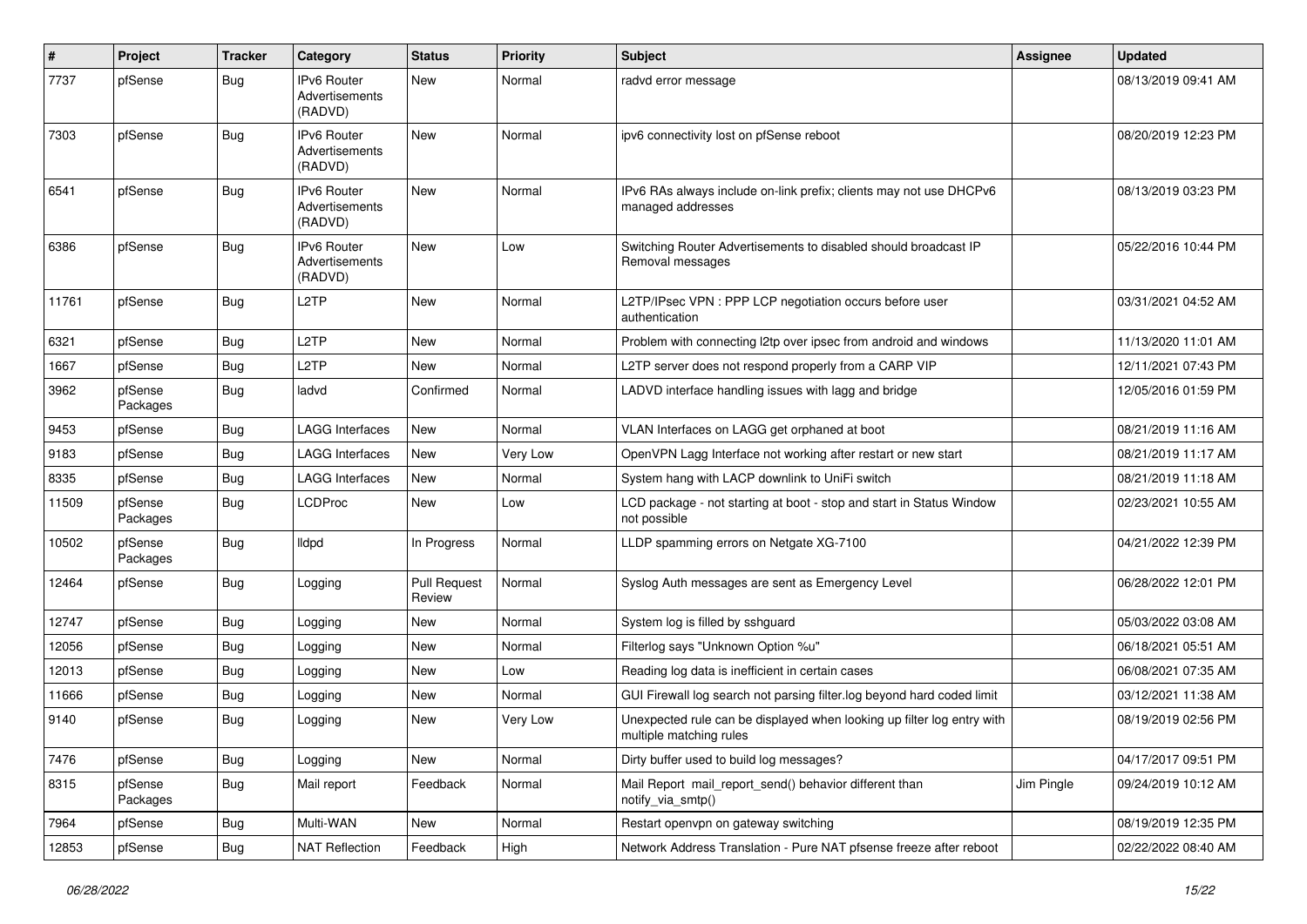| #     | Project             | <b>Tracker</b> | Category              | <b>Status</b>                 | <b>Priority</b> | Subject                                                                                                   | <b>Assignee</b>     | <b>Updated</b>      |
|-------|---------------------|----------------|-----------------------|-------------------------------|-----------------|-----------------------------------------------------------------------------------------------------------|---------------------|---------------------|
| 2042  | pfSense             | Bug            | <b>NAT Reflection</b> | Confirmed                     | Low             | NAT reflection doesn't apply to self-initiated traffic                                                    |                     | 01/21/2021 10:38 PM |
| 9179  | pfSense             | <b>Bug</b>     | <b>NAT Reflection</b> | <b>New</b>                    | Normal          | NAT reflection fix implemented for #8604 is causing WebUI and<br>XMLRPC to fail on slave                  |                     | 03/27/2020 08:01 PM |
| 8233  | pfSense             | Bug            | <b>NAT Reflection</b> | <b>New</b>                    | Very Low        | NAT reflection back to originating host broken when using<br>FQDN-based IP aliases                        |                     | 08/21/2019 10:53 AM |
| 8004  | pfSense             | Bug            | <b>NAT Reflection</b> | <b>New</b>                    | Normal          | Error notice for a deleted NAT that had a RULE or an existing NAT<br>which is claimed to have no NAT port |                     | 10/24/2017 06:39 PM |
| 12206 | pfSense<br>Packages | <b>Bug</b>     | <b>NET-SNMP</b>       | Feedback                      | Normal          | Certificate Manager page doesn't show Net-SNMP used certificates                                          | <b>Viktor Gurov</b> | 12/30/2021 09:40 AM |
| 12073 | pfSense<br>Packages | <b>Bug</b>     | NET-SNMP              | Feedback                      | Normal          | netsnmptrapd.conf syntax is wrong                                                                         |                     | 04/21/2022 12:40 PM |
| 11204 | pfSense<br>Packages | <b>Bug</b>     | NET-SNMP              | Feedback                      | Normal          | Fix net-snmp logging to syslog                                                                            | Jim Pingle          | 03/19/2021 05:10 AM |
| 10990 | pfSense<br>Packages | <b>Bug</b>     | NET-SNMP              | Feedback                      | Normal          | net-snmp IPv6 listen address needs to be wrapped in square brackets                                       |                     | 03/19/2021 05:09 AM |
| 11610 | pfSense<br>Packages | <b>Bug</b>     | NET-SNMP              | <b>New</b>                    | Normal          | NET-SNMP is not setting the correct permissions on AgentX                                                 |                     | 06/28/2021 07:54 AM |
| 11515 | pfSense<br>Packages | <b>Bug</b>     | node_exporter         | Feedback                      | Normal          | node exporter 0.18.1 1 - Unable to interact or start the service from<br>web ui                           | <b>Viktor Gurov</b> | 07/14/2021 12:37 PM |
| 13214 | pfSense<br>Packages | <b>Bug</b>     | node exporter         | <b>Pull Request</b><br>Review | Normal-package  | AttributeError: 'NoneType' object has no attribute 'text'                                                 | lan Grindley        | 05/25/2022 08:20 AM |
| 11592 | pfSense<br>Packages | <b>Bug</b>     | node exporter         | New                           | Normal          | Node exporter can not read system statistics                                                              |                     | 10/15/2021 09:37 PM |
| 10265 | pfSense<br>Packages | <b>Bug</b>     | <b>Notes</b>          | <b>New</b>                    | Very Low        | Adding a Note with malformed title will force system restore                                              |                     | 02/27/2020 10:12 AM |
| 13224 | pfSense             | <b>Bug</b>     | <b>Notifications</b>  | New                           | Normal          | Email notification flood when UPS (NUT) and WAN send notifications                                        |                     | 05/27/2022 01:58 AM |
| 10325 | pfSense             | Bug            | <b>Notifications</b>  | <b>New</b>                    | Normal          | System/Advanced/Notifications/E-Mail - SMTP Notification E-Mail<br>auth password Unexpected Bahaviour     |                     | 10/30/2020 08:17 AM |
| 8313  | pfSense             | Bug            | Notifications         | New                           | Normal          | STARTTLS auto detection not working                                                                       |                     | 04/21/2022 12:39 PM |
| 11182 | pfSense<br>Packages | <b>Bug</b>     | <b>NRPE</b>           | New                           | Normal          | NRPE in HA syncs the bind IP                                                                              |                     | 12/01/2021 02:15 AM |
| 11530 | pfSense<br>Packages | <b>Bug</b>     | ntop                  | Feedback                      | Low             | ntopng 4.2 needs to be updated to 4.3, Bug when accessing a host for<br>details                           |                     | 03/05/2022 08:35 PM |
| 11274 | pfSense<br>Packages | <b>Bug</b>     | ntop                  | Feedback                      | Normal          | ntopng https web server does not present full certificate chain                                           | Viktor Gurov        | 01/28/2021 09:51 AM |
| 11185 | pfSense<br>Packages | <b>Bug</b>     | ntop                  | Feedback                      | Normal          | Redis service stopping before NtopNg                                                                      |                     | 04/21/2022 12:40 PM |
| 12444 | pfSense<br>Packages | <b>Bug</b>     | ntop                  | New                           | Normal          | ntopng throws errors when viewing single host                                                             |                     | 10/11/2021 12:39 PM |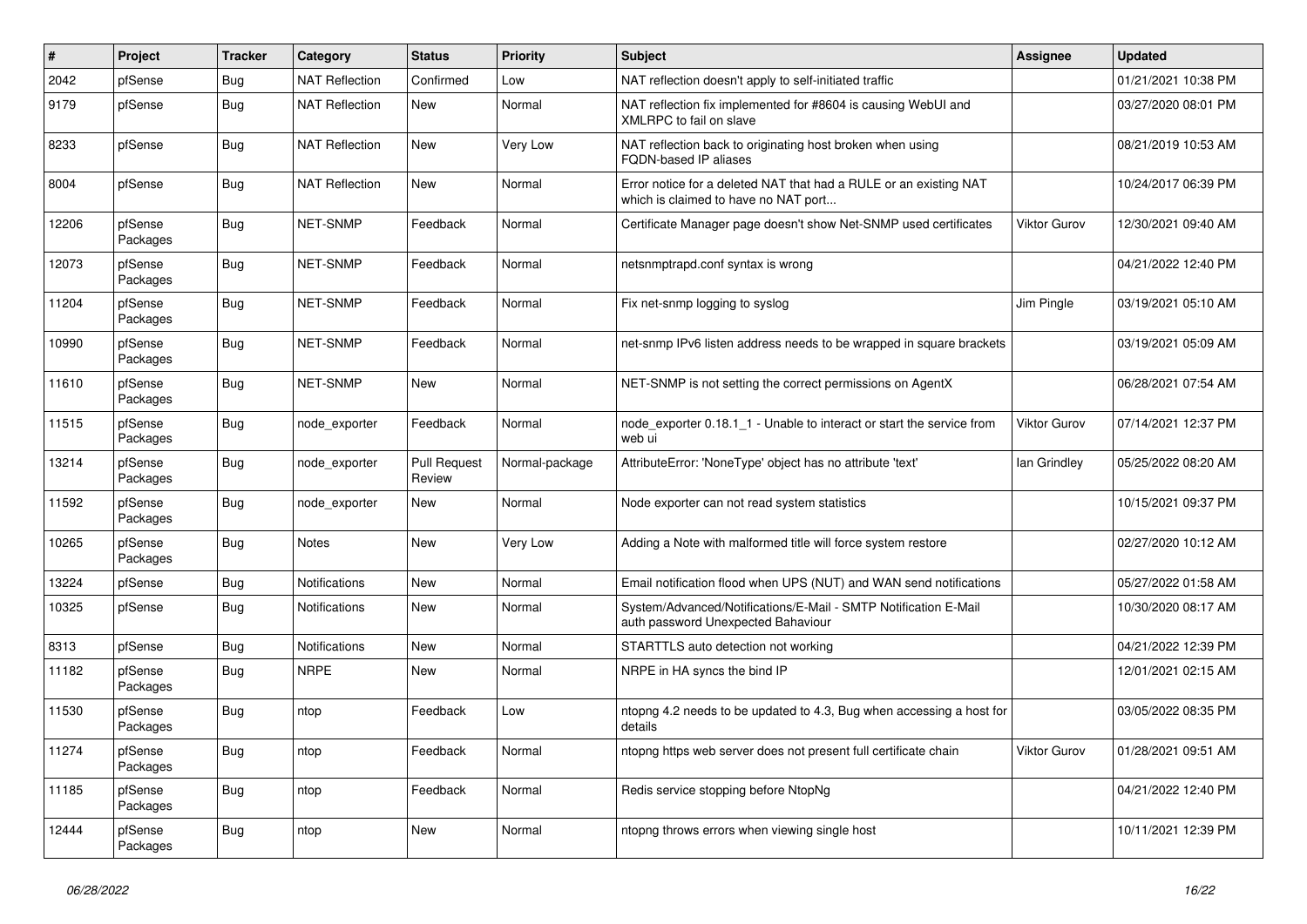| #     | Project             | <b>Tracker</b> | Category       | <b>Status</b>                 | <b>Priority</b> | Subject                                                                                                                | <b>Assignee</b>   | <b>Updated</b>      |
|-------|---------------------|----------------|----------------|-------------------------------|-----------------|------------------------------------------------------------------------------------------------------------------------|-------------------|---------------------|
| 12260 | pfSense<br>Packages | Bug            | ntop           | New                           | Normal          | Update popup and version missmatch?                                                                                    |                   | 01/08/2022 05:53 AM |
| 10783 | pfSense<br>Packages | Bug            | ntop           | New                           | Normal          | NtopNG is very unstable on arm64                                                                                       |                   | 07/22/2020 09:07 AM |
| 10370 | pfSense<br>Packages | Bug            | ntop           | <b>New</b>                    | Normal          | ntopng Timeseries not send to InfluxDB                                                                                 |                   | 03/30/2020 09:42 AM |
| 9143  | pfSense<br>Packages | Bug            | ntop           | <b>New</b>                    | Normal          | ntopng not displaying values in historical correctly                                                                   |                   | 11/22/2018 07:24 AM |
| 9079  | pfSense<br>Packages | <b>Bug</b>     | ntop           | <b>New</b>                    | Normal          | High CPU usage of ntopng even during IDLE and no network traffic                                                       |                   | 12/16/2018 02:40 PM |
| 4604  | pfSense             | <b>Bug</b>     | <b>NTPD</b>    | <b>New</b>                    | Normal          | NTP time server entries may or may not work, depending upon<br>interfaces selected when configuring NTP service        |                   | 12/11/2021 07:59 PM |
| 13247 | pfSense<br>Packages | Bug            | open-vm-tools  | <b>New</b>                    | Low             | Open-VM-Tools service actions do not work                                                                              |                   | 06/05/2022 07:09 PM |
| 10279 | pfSense<br>Packages | Bug            | open-vm-tools  | <b>New</b>                    | Normal          | pfSense's OpenVM Tools on ESXi 6.7 no longer provides guest vm<br>functionality                                        |                   | 03/01/2020 06:07 PM |
| 7286  | pfSense             | Bug            | <b>OpenVPN</b> | Incomplete                    | Normal          | OpenVPN client is unreliable when you have multiple tunnels                                                            |                   | 08/19/2019 03:28 PM |
| 13233 | pfSense Plus        | Bug            | <b>OpenVPN</b> | Feedback                      | Normal          | OpenVPN DCO connection fails with Auth Digest Algorithm set to<br><b>SHA512</b>                                        |                   | 05/31/2022 03:39 PM |
| 13243 | pfSense             | Bug            | OpenVPN        | <b>Pull Request</b><br>Review | Normal          | OpenVPN status for multi-user VPN shows info icon to display<br>RADIUS rules when there are none to display            | Marcos<br>Mendoza | 06/28/2022 12:01 PM |
| 13267 | pfSense             | <b>Bug</b>     | OpenVPN        | <b>New</b>                    | Normal          | dpinger continues to run on OpenVPN gateway after OpenVPN<br>service is stopped.                                       |                   | 06/12/2022 02:49 PM |
| 13090 | pfSense             | Bug            | OpenVPN        | New                           | Normal          | OpenVPN: do not use legacy deprecated netbios settings                                                                 | Jim Pingle        | 04/22/2022 11:19 AM |
| 13089 | pfSense             | <b>Bug</b>     | OpenVPN        | <b>New</b>                    | Normal          | OpenVPN: fix some netbios options were preserved even if teh<br>Netbios option was unchecked                           | Jim Pingle        | 04/22/2022 11:06 AM |
| 13088 | pfSense             | Bug            | OpenVPN        | <b>New</b>                    | Normal          | OpenVPN Client Overrides: properly hide/show form fields                                                               | Jim Pingle        | 06/08/2022 09:15 AM |
| 13087 | pfSense             | Bug            | <b>OpenVPN</b> | New                           | Normal          | OpenVPN Server: hide WINS servers list when netbios option is<br>unchecked while WINS servers is checked               |                   | 04/22/2022 10:29 AM |
| 12927 | pfSense             | <b>Bug</b>     | OpenVPN        | <b>New</b>                    | Normal          | OpenVPN with OCSP enabled allows connections with revoked<br>certificates                                              |                   | 03/24/2022 08:22 AM |
| 12563 | pfSense             | Bug            | OpenVPN        | <b>New</b>                    | Normal          | OpenVPN server doesn't support Framed-IPv6-Address RADIUS<br>attribute                                                 |                   | 12/03/2021 11:19 AM |
| 12552 | pfSense             | <b>Bug</b>     | OpenVPN        | New                           | Normal          | "Pull DNS" option within OpenVPN client does not cause pfSense to<br>use DNS servers assigned by remote OpenVPN server |                   | 12/08/2021 08:45 AM |
| 12509 | pfSense             | <b>Bug</b>     | <b>OpenVPN</b> | New                           | Normal          | Deffered authentication does not work with auth-gen-token<br>external-auth or pusk "auth-token"                        |                   | 11/08/2021 04:01 AM |
| 11925 | pfSense             | Bug            | <b>OpenVPN</b> | New                           | Normal          | Calling-Station-Id always set to WAN IP                                                                                |                   | 05/14/2021 09:27 AM |
| 11778 | pfSense             | <b>Bug</b>     | OpenVPN        | New                           | Normal          | OpenVPN uses 100% CPU after experiencing packet loss                                                                   |                   | 02/28/2022 07:38 AM |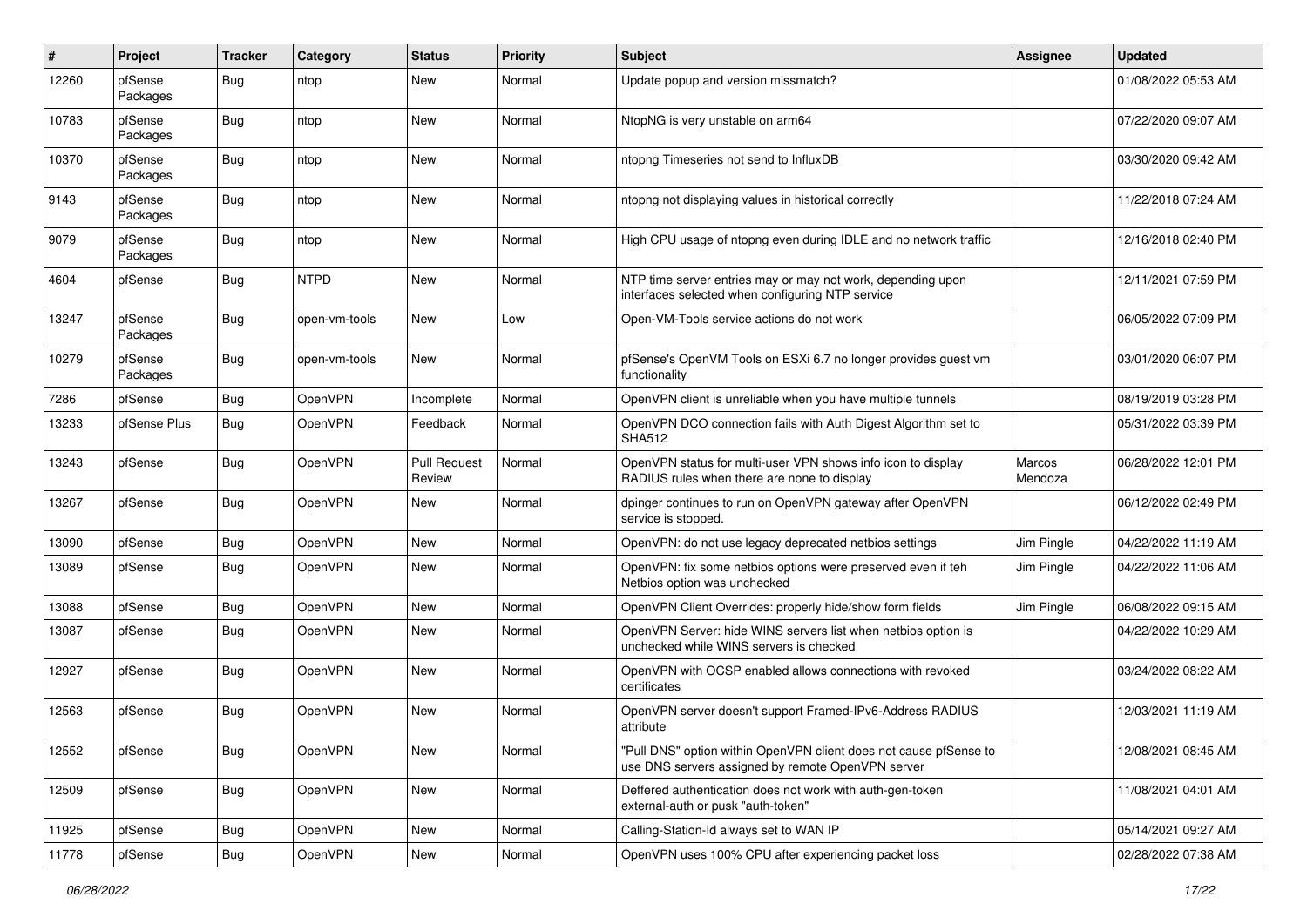| #     | Project             | <b>Tracker</b> | Category                 | <b>Status</b> | Priority | <b>Subject</b>                                                                                                    | <b>Assignee</b> | <b>Updated</b>      |
|-------|---------------------|----------------|--------------------------|---------------|----------|-------------------------------------------------------------------------------------------------------------------|-----------------|---------------------|
| 11715 | pfSense             | Bug            | <b>OpenVPN</b>           | New           | Normal   | OpenVPN MTU                                                                                                       |                 | 03/22/2021 01:35 AM |
| 11541 | pfSense             | Bug            | <b>OpenVPN</b>           | <b>New</b>    | Normal   | OpenVPN status does not work properly when set to TCP and<br>Concurrent Connections = 1                           |                 | 03/02/2021 02:27 PM |
| 11503 | pfSense             | Bug            | <b>OpenVPN</b>           | <b>New</b>    | Normal   | Using multiple authentication backends on an OpenVPN server fails                                                 |                 | 02/23/2021 12:23 PM |
| 10311 | pfSense             | <b>Bug</b>     | <b>OpenVPN</b>           | <b>New</b>    | Normal   | Too low net.link.ifqmaxlen causes packet drop under load when using<br>OpenVPN inside bridge interface under load |                 | 08/10/2021 03:10 AM |
| 8380  | pfSense             | Bug            | <b>OpenVPN</b>           | <b>New</b>    | Normal   | OpenVPN RADIUS password length is not constant                                                                    | Jim Pingle      | 07/17/2020 11:46 AM |
| 8122  | pfSense             | <b>Bug</b>     | <b>OpenVPN</b>           | New           | Normal   | openvpn client is unable to use OTP (temporary) passwords                                                         |                 | 04/16/2018 09:28 AM |
| 7779  | pfSense             | Bug            | <b>OpenVPN</b>           | New           | Normal   | Traffic crossing a site-to-site OpenVPN tunnel fails to fragment.                                                 |                 | 06/02/2021 08:26 AM |
| 6993  | pfSense             | Bug            | <b>OpenVPN</b>           | <b>New</b>    | Normal   | OpenVPN status error during CARP state transition                                                                 | James Webb      | 12/31/2021 05:44 PM |
| 12475 | pfSense<br>Packages | <b>Bug</b>     | OpenVPN Client<br>Export | Feedback      | Normal   | OpenVPN Client Export does not show certificate without private key                                               | Jim Pingle      | 02/17/2022 08:24 AM |
| 12188 | pfSense<br>Packages | <b>Bug</b>     | OpenVPN Client<br>Export | <b>New</b>    | Normal   | client export breaks multi remote configurations                                                                  |                 | 10/02/2021 05:58 PM |
| 12547 | pfSense             | Bug            | <b>Operating System</b>  | Feedback      | Normal   | unsheduled system reboot/crash                                                                                    | Mateusz Guzik   | 12/01/2021 01:20 PM |
| 12144 | pfSense             | <b>Bug</b>     | <b>Operating System</b>  | In Progress   | Normal   | Bug in "df -t" filtering if two filesystems use the same mountpoint                                               | Mateusz Guzik   | 09/10/2021 10:07 AM |
| 6580  | pfSense             | Bug            | <b>Operating System</b>  | Confirmed     | Normal   | Bridge with down member interface sends ICMP unreachables where<br>it shouldn't                                   |                 | 07/05/2016 05:40 PM |
| 6220  | pfSense             | <b>Bug</b>     | <b>Operating System</b>  | Confirmed     | Normal   | state mismatch with host-initiated traffic matching binat to IP not<br>locally assigned                           | Luiz Souza      | 06/08/2016 09:23 AM |
| 4406  | pfSense             | Bug            | Operating System         | Confirmed     | Normal   | ALTQ problems with wireless cloned interfaces                                                                     | Luiz Souza      | 11/19/2015 12:06 AM |
| 4345  | pfSense             | Bug            | <b>Operating System</b>  | Confirmed     | Normal   | Traffic Shaping doesn't work with Xen netfront driver                                                             |                 | 12/31/2021 05:30 PM |
| 12849 | pfSense             | Bug            | <b>Operating System</b>  | New           | Normal   | pfsync kernel crash on reboot                                                                                     | Mateusz Guzik   | 02/22/2022 02:02 PM |
| 12259 | pfSense             | Bug            | <b>Operating System</b>  | New           | Normal   | Intel em NICs Suffering Performance Degradation on FreeBSD12                                                      |                 | 02/25/2022 09:28 PM |
| 11232 | pfSense             | Bug            | <b>Operating System</b>  | New           | Normal   | Fix pfSense fsync                                                                                                 |                 | 01/08/2021 08:53 AM |
| 10980 | pfSense             | Bug            | <b>Operating System</b>  | <b>New</b>    | Normal   | rc.local is executed at login by rc.initial, and not at boot time.                                                |                 | 10/19/2020 09:39 AM |
| 10671 | pfSense             | Bug            | <b>Operating System</b>  | New           | Normal   | pfsense 2.4.5 1 does not boot on Gen2 2012R2 HyperV VM                                                            |                 | 05/09/2021 06:39 AM |
| 8207  | pfSense             | Bug            | <b>Operating System</b>  | New           | Normal   | 2.4 cannot boot as a Xen VM with more than 7 NICs                                                                 |                 | 06/25/2022 05:42 PM |
| 4479  | pfSense             | <b>Bug</b>     | <b>Operating System</b>  | New           | Normal   | Firewall rules won't match GRE interface after applying IPSEC<br>transport encryption on GRE tunnel               | Luiz Souza      | 08/20/2021 08:46 AM |
| 2335  | pfSense             | <b>Bug</b>     | <b>Operating System</b>  | New           | Normal   | IGMPProxy and CARP Results in System Instability Upon Reboot                                                      |                 | 07/19/2014 10:25 PM |
| 6055  | pfSense             | Bug            | Package System           | Confirmed     | Low      | Menu items may remain from packages no longer installed                                                           |                 | 06/18/2021 08:46 PM |
| 5469  | pfSense             | <b>Bug</b>     | Package System           | Confirmed     | Low      | package.dtd XSD schema is a piece of pathetic, useless,<br>unmaintained junk                                      |                 | 11/22/2015 06:26 AM |
| 4474  | pfSense             | Bug            | Package System           | Confirmed     | Normal   | IP address change triggers reload of all packages                                                                 |                 | 02/13/2017 07:21 AM |
| 12875 | pfSense             | Bug            | Package System           | New           | Normal   | Import zabbix-agent6 and zabbix-proxy6 from FreeBSD Ports                                                         |                 | 05/28/2022 06:50 PM |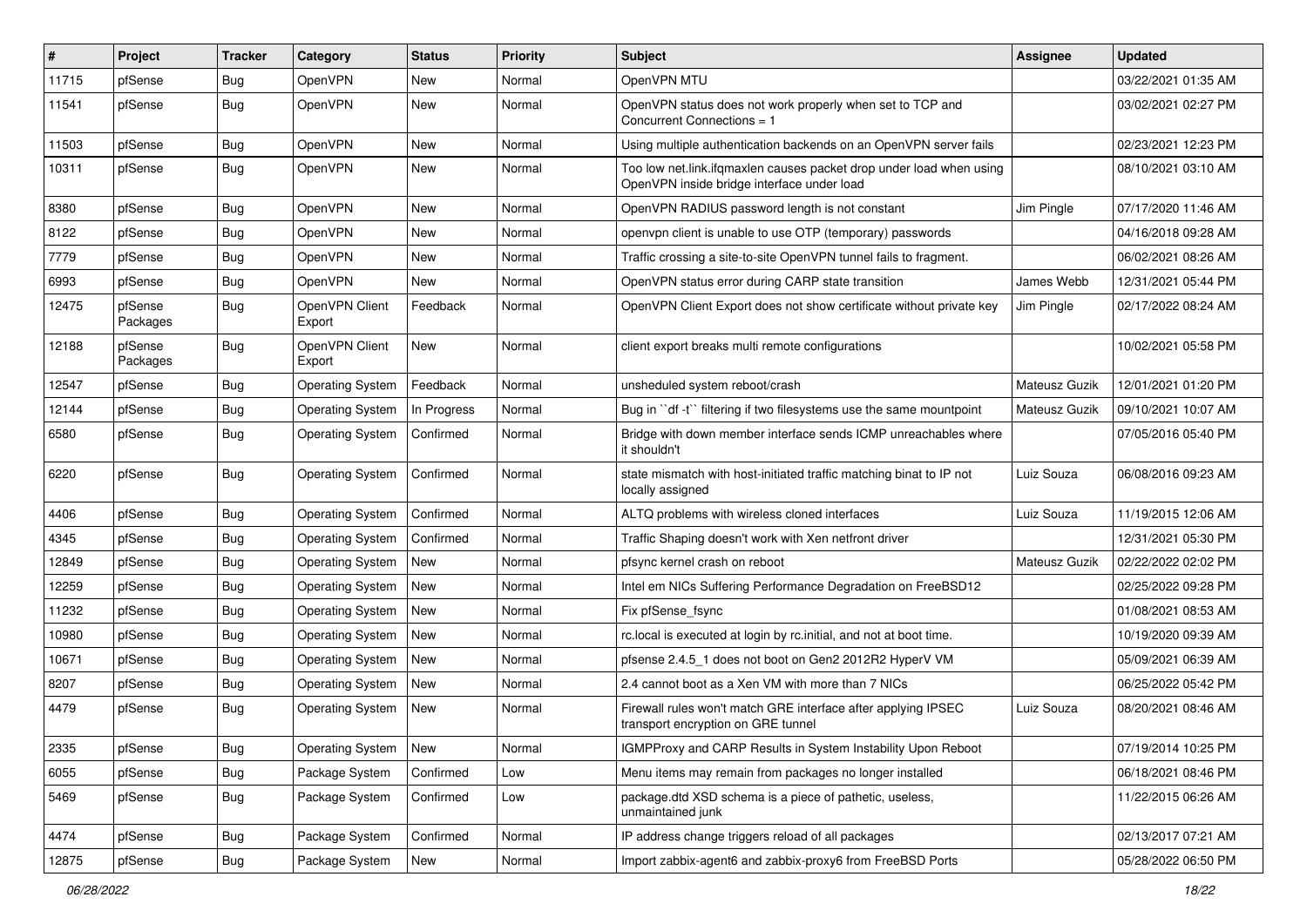| $\#$  | Project             | <b>Tracker</b> | Category       | <b>Status</b> | <b>Priority</b> | <b>Subject</b>                                                                                                     | <b>Assignee</b> | <b>Updated</b>      |
|-------|---------------------|----------------|----------------|---------------|-----------------|--------------------------------------------------------------------------------------------------------------------|-----------------|---------------------|
| 12759 | pfSense Plus        | Bug            | Package System | New           | Very Low        | Proprietary packages link to non-existant or non-public github pages                                               |                 | 02/09/2022 10:43 AM |
| 11724 | pfSense             | Bug            | Package System | <b>New</b>    | Normal          | Packages unexpectedly removed when changing update branches                                                        |                 | 03/29/2021 08:09 AM |
| 10729 | pfSense             | Bug            | Package System | <b>New</b>    | Normal          | Certificate verification failed for pkg.freebsd.org                                                                |                 | 07/05/2020 01:12 AM |
| 9755  | pfSense             | Bug            | Package System | <b>New</b>    | Very Low        | package description wrong link<br>https://www.freshports.org/security/openvpn-client-export                        |                 | 09/13/2019 07:22 AM |
| 9149  | pfSense             | Bug            | Package System | New           | Low             | Continued issues with /tmp and /var in RAM on 2.4                                                                  |                 | 11/24/2018 11:56 AM |
| 8177  | pfSense             | Bug            | Package System | New           | Normal          | '/xsl/package.xsl" is referenced in package XML files but not on the<br>firewall                                   |                 | 08/14/2019 09:56 AM |
| 8176  | pfSense             | Bug            | Package System | <b>New</b>    | Normal          | ./schema/packages.dtd -- referenced in *xml, but missing?                                                          |                 | 12/09/2017 06:52 PM |
| 7195  | pfSense             | Bug            | Package System | <b>New</b>    | Normal          | pkg_edit.php - < checkenablefields> tag has no effect on fields other<br>than checkbox/input                       |                 | 08/21/2019 09:15 AM |
| 7082  | pfSense             | <b>Bug</b>     | Package System | <b>New</b>    | Normal          | pkg edit.php - impossible to use default value with rowhelperfield                                                 |                 | 08/21/2019 09:15 AM |
| 5306  | pfSense             | <b>Bug</b>     | Package System | <b>New</b>    | Normal          | textarea fields should have linebreaks sanitized automatically on save                                             |                 | 03/03/2017 04:15 AM |
| 3358  | pfSense             | Bug            | Package System | New           | Normal          | new version of <include file=""> is not required during reinstall all</include>                                    |                 | 12/26/2014 12:13 PM |
| 12706 | pfSense<br>Packages | Bug            | pfBlockerNG    | Feedback      | Normal          | pfBlockerNG and unbound does not work after switching /var to RAM<br>disk                                          | Viktor Gurov    | 03/24/2022 10:47 AM |
| 12423 | pfSense<br>Packages | Bug            | pfBlockerNG    | Feedback      | Normal          | Dashboard shows "SQLite database missing, Force Reload DNSBL to<br>recover!"                                       |                 | 12/31/2021 01:06 PM |
| 12414 | pfSense<br>Packages | Bug            | pfBlockerNG    | Feedback      | Normal          | DNSBL SafeSearch page displays input validation error if DoH / DoT<br>blocking is not enabled                      |                 | 12/30/2021 02:49 PM |
| 12330 | pfSense<br>Packages | <b>Bug</b>     | pfBlockerNG    | Feedback      | Normal          | pfBlockerNG devel creating invalid NAT rules on boot                                                               |                 | 04/21/2022 12:40 PM |
| 13154 | pfSense<br>Packages | Bug            | pfBlockerNG    | Confirmed     | Normal          | pfBlocker causing excessive CPU load                                                                               |                 | 06/28/2022 01:14 PM |
| 13209 | pfSense<br>Packages | <b>Bug</b>     | pfBlockerNG    | New           | Low             | Parsing Filter log by pfBlockerNG creates IP Block log with<br>Source/Destination mixed up or wrong Direcion       | Viktor Gurov    | 05/25/2022 03:50 AM |
| 13202 | pfSense<br>Packages | <b>Bug</b>     | pfBlockerNG    | <b>New</b>    | Normal          | Missing Protocols on IP Feed Groups Advanced Inbound/Outbound<br><b>Firewall Rule settings</b>                     |                 | 05/23/2022 08:58 AM |
| 13194 | pfSense<br>Packages | Bug            | pfBlockerNG    | <b>New</b>    | Normal          | Remove dead Malc0de feed                                                                                           |                 | 05/23/2022 05:16 AM |
| 13180 | pfSense<br>Packages | Bug            | pfBlockerNG    | <b>New</b>    | High            | High CPU Utilization with pfb filter Isince PfBlockerNG update to<br>devel 3.1.0 4                                 |                 | 06/14/2022 08:00 AM |
| 13018 | pfSense<br>Packages | <b>Bug</b>     | pfBlockerNG    | <b>New</b>    | Normal          | TLD and DNSBL Safesearch DOH conflict disables TLD block when<br>conflicting DOH FQDN is deselected or whitelisted |                 | 04/01/2022 05:59 PM |
| 12916 | pfSense<br>Packages | Bug            | pfBlockerNG    | <b>New</b>    | Normal          | pfBlockerNG-devel cron job does not trigger xmlrpc sync                                                            | Viktor Gurov    | 04/11/2022 12:55 PM |
| 12822 | pfSense<br>Packages | <b>Bug</b>     | pfBlockerNG    | New           | Normal          | IPv4 Source ASN format not working                                                                                 |                 | 02/18/2022 10:47 AM |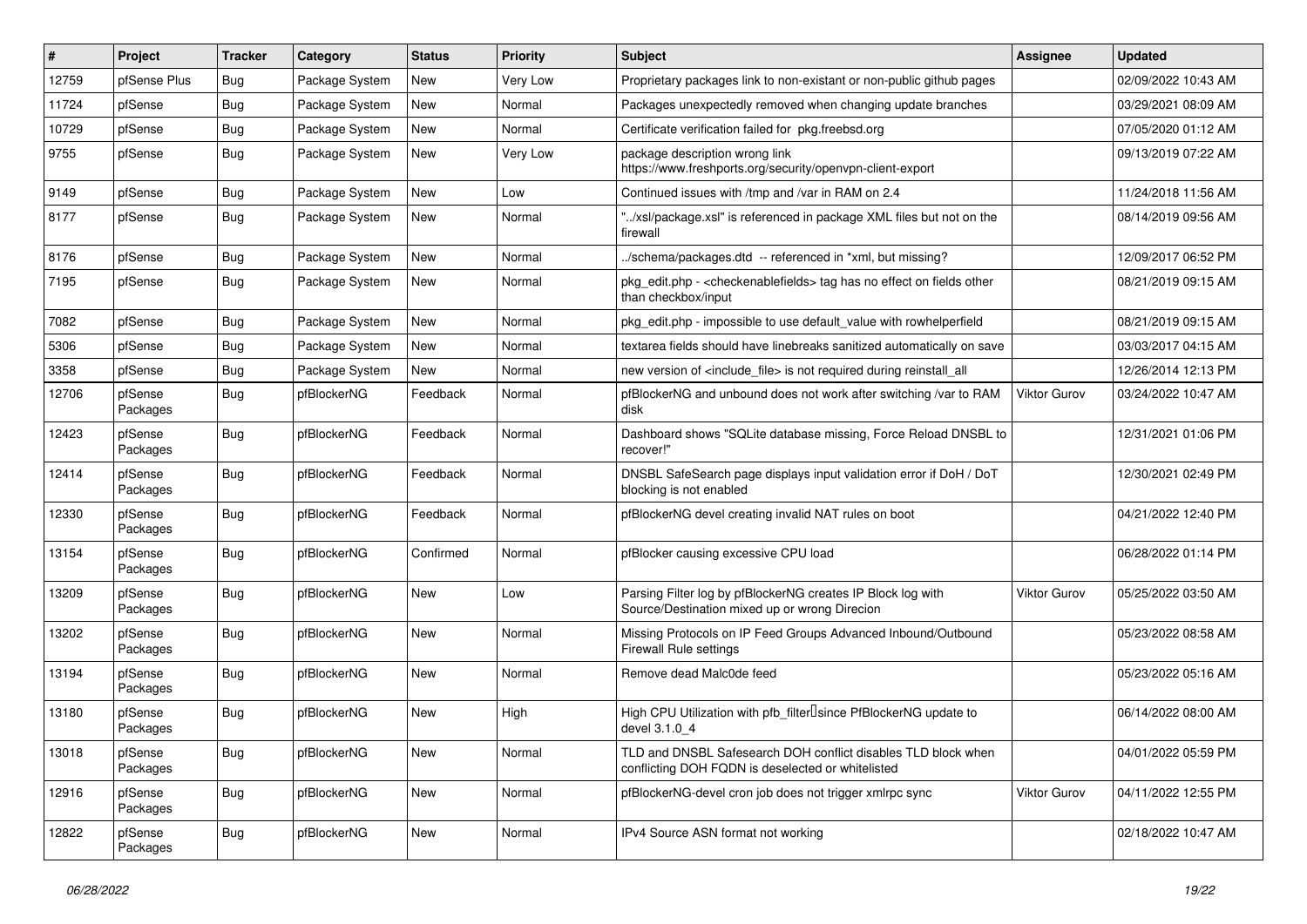| $\#$  | Project             | <b>Tracker</b> | Category    | <b>Status</b> | <b>Priority</b> | Subject                                                                                                                | <b>Assignee</b> | <b>Updated</b>      |
|-------|---------------------|----------------|-------------|---------------|-----------------|------------------------------------------------------------------------------------------------------------------------|-----------------|---------------------|
| 12033 | pfSense<br>Packages | Bug            | pfBlockerNG | New           | Normal          | maxmindb and _sqlite3 modules not found                                                                                |                 | 10/01/2021 04:42 AM |
| 11572 | pfSense<br>Packages | Bug            | pfBlockerNG | New           | High            | Auto created firewall rules have IPv4 as protocol only - even for IPv6<br>lists.                                       |                 | 06/25/2022 10:59 AM |
| 11414 | pfSense<br>Packages | <b>Bug</b>     | pfBlockerNG | New           | Normal          | Enabling feed "Public_DNS4_all" breaks some Google services                                                            |                 | 02/13/2021 02:46 AM |
| 11398 | pfSense<br>Packages | Bug            | pfBlockerNG | New           | Normal          | pfBlocker upgrade hangs forever                                                                                        |                 | 04/21/2022 12:39 PM |
| 11261 | pfSense<br>Packages | <b>Bug</b>     | pfBlockerNG | New           | Normal          | pfBlockerNG ASN numbers in IPv4 (/IPv6) Custom_List generate<br>error(s) "Invalid numeric literal at line 1, column 7" |                 | 01/28/2021 08:34 AM |
| 11040 | pfSense<br>Packages | <b>Bug</b>     | pfBlockerNG | New           | Normal          | pfb filter core faults when clearing firewall log                                                                      |                 | 11/07/2020 01:44 PM |
| 10590 | pfSense<br>Packages | Bug            | pfBlockerNG | New           | Normal          | pfBlockerNG: Invalid argument supplied for foreach()                                                                   |                 | 05/26/2020 08:22 AM |
| 10526 | pfSense<br>Packages | Bug            | pfBlockerNG | New           | Normal          | Package pfBlockerNG Crashes on Alert view                                                                              |                 | 05/04/2020 08:59 AM |
| 10278 | pfSense<br>Packages | <b>Bug</b>     | pfBlockerNG | New           | Normal          | pfBlockerNG: Formatting issue on DNSBL stats page                                                                      |                 | 02/24/2020 01:36 PM |
| 10253 | pfSense<br>Packages | <b>Bug</b>     | pfBlockerNG | New           | Normal          | pfblockerng-devel uses user interface for VIP causing issues with<br>other services                                    |                 | 02/11/2020 09:17 AM |
| 10252 | pfSense<br>Packages | Bug            | pfBlockerNG | New           | High            | pfblockerng-devel                                                                                                      |                 | 02/11/2020 05:18 PM |
| 10188 | pfSense<br>Packages | Bug            | pfBlockerNG | New           | Normal          | Reputation tab is not working                                                                                          |                 | 01/24/2020 10:06 AM |
| 10164 | pfSense<br>Packages | <b>Bug</b>     | pfBlockerNG | New           | Normal          | pfBlockerNG dashboard widget position is not maintained when<br>updating                                               |                 | 01/06/2020 10:06 AM |
| 9999  | pfSense<br>Packages | <b>Bug</b>     | pfBlockerNG | New           | Normal          | unbound fatal error if System Domain in DNSBL and System Domain<br>Local Zone Type is Redirect                         |                 | 12/25/2019 08:10 AM |
| 9724  | pfSense<br>Packages | Bug            | pfBlockerNG | New           | High            | pfblockerng-firewall-filter-service-will-not-start                                                                     |                 | 09/05/2019 06:32 AM |
| 9707  | pfSense<br>Packages | Bug            | pfBlockerNG | New           | Normal          | Some networks already existing in deny Feeds are not stopped even<br>if existing in custom deny list                   |                 | 08/28/2019 10:03 AM |
| 9676  | pfSense<br>Packages | <b>Bug</b>     | pfBlockerNG | New           | Normal          | AS lookup fails                                                                                                        |                 | 12/26/2019 12:17 AM |
| 9662  | pfSense<br>Packages | <b>Bug</b>     | pfBlockerNG | New           | Normal          | PfblockerNG do not update after pfsense reboot and wait for next cron<br>task                                          |                 | 08/20/2019 09:00 AM |
| 12907 | pfSense<br>Packages | <b>Bug</b>     | PIMD        | Feedback      | Normal          | PIMD: Nonexistent interfaces should be hidden/disabled in pimd.conf<br>before bringing up the service                  |                 | 03/07/2022 03:51 PM |
| 10692 | pfSense<br>Packages | <b>Bug</b>     | PIMD        | Feedback      | Normal          | PIMD starts twice at boot                                                                                              |                 | 04/21/2022 12:40 PM |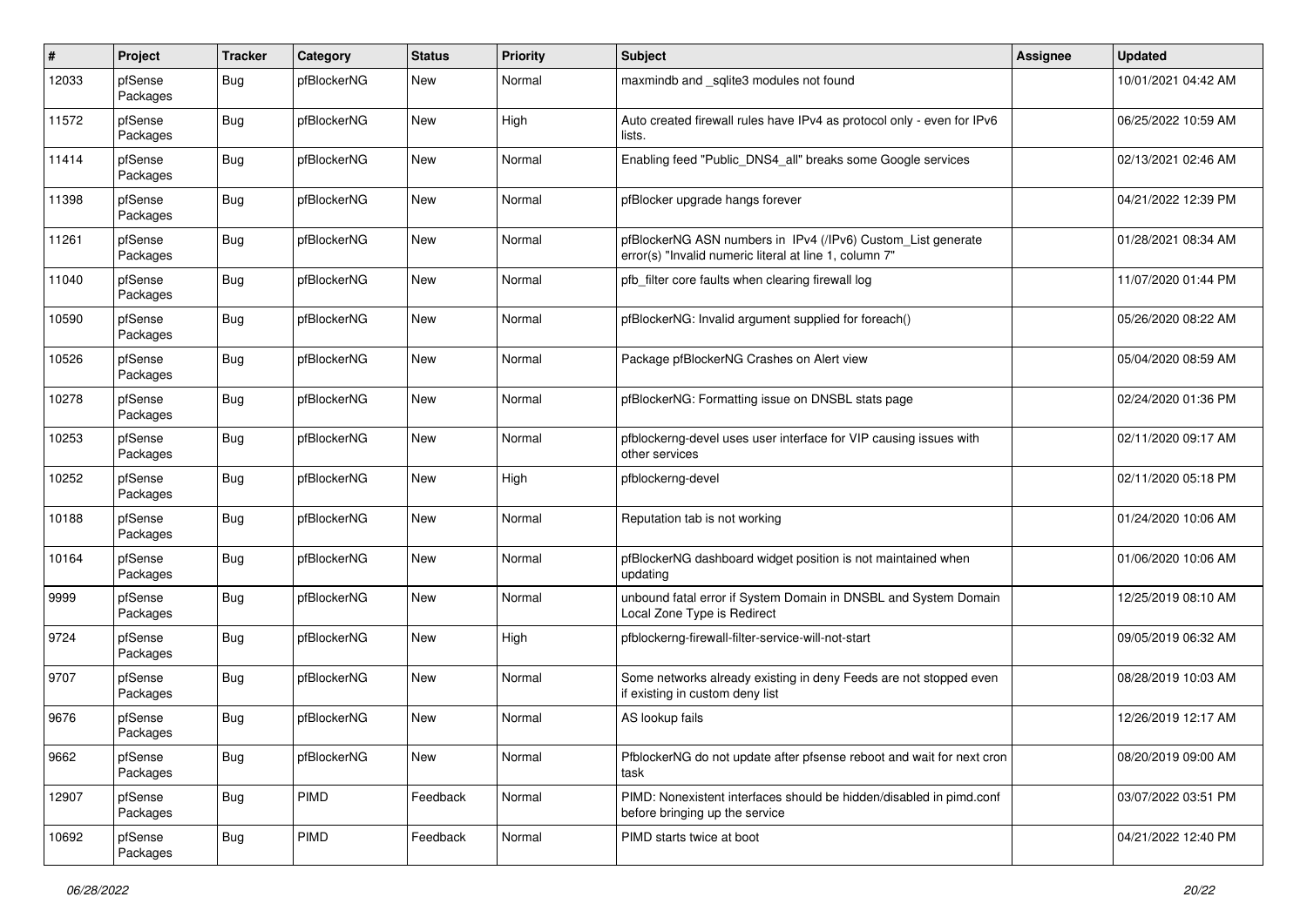| $\sharp$ | <b>Project</b>      | <b>Tracker</b> | Category              | <b>Status</b>                 | <b>Priority</b> | <b>Subject</b>                                                                                                                        | <b>Assignee</b> | <b>Updated</b>      |
|----------|---------------------|----------------|-----------------------|-------------------------------|-----------------|---------------------------------------------------------------------------------------------------------------------------------------|-----------------|---------------------|
| 12538    | pfSense<br>Packages | <b>Bug</b>     | PIMD                  | New                           | Normal          | PIMD sub-interface bug                                                                                                                |                 | 11/20/2021 09:44 PM |
| 10791    | pfSense<br>Packages | Bug            | <b>PIMD</b>           | <b>New</b>                    | Normal          | Valid (vlan)interfaces do not get vif reporting "Invalid phyint address"                                                              |                 | 10/06/2020 09:20 AM |
| 6255     | pfSense             | Bug            | <b>PPP</b> Interfaces | Confirmed                     | Low             | PPP Country/Provider/Plan configuration not saved                                                                                     |                 | 04/25/2016 07:15 PM |
| 13307    | pfSense             | Bug            | <b>PPP</b> Interfaces | New                           | High            | PPP interface custom reset date/time Hour and Minute fields do not<br>properly handle "0" value                                       |                 | 06/28/2022 12:01 PM |
| 9192     | pfSense             | Bug            | PPP Interfaces        | New                           | Normal          | PPPoE daemon selects wrong interface                                                                                                  |                 | 08/20/2019 10:05 AM |
| 8804     | pfSense             | Bug            | PPP Interfaces        | New                           | Normal          | Netgate SG-1000 PPPoE Keepalives not prioritized, internet drops                                                                      |                 | 08/20/2019 10:06 AM |
| 8512     | pfSense             | Bug            | <b>PPP</b> Interfaces | <b>New</b>                    | Normal          | PPPoE reconnect fails after interface flap                                                                                            |                 | 08/20/2019 10:06 AM |
| 5253     | pfSense             | Bug            | <b>PPP</b> Interfaces | <b>New</b>                    | Normal          | 3gstats.php 100% CPU                                                                                                                  |                 | 01/08/2022 05:02 PM |
| 3326     | pfSense             | Bug            | PPP Interfaces        | New                           | Normal          | IPv6 only PPPoE connection                                                                                                            |                 | 11/18/2013 09:37 AM |
| 12436    | pfSense             | Bug            | <b>PPPoE Server</b>   | New                           | Normal          | Pppoe server config gui does not allow setting of chap authentication,<br>and sets the network start address for allocation to 0      |                 | 10/21/2021 08:15 AM |
| 9295     | pfSense             | Bug            | <b>PPPoE Server</b>   | <b>New</b>                    | Very High       | IPv6 PD does not work with PPPOE (Server & Client)                                                                                    |                 | 05/15/2022 10:53 AM |
| 12950    | pfSense             | Bug            | Routing               | <b>New</b>                    | Normal          | OpenVPN as default gateway does not get set at boot time                                                                              |                 | 04/09/2022 05:46 PM |
| 12850    | pfSense             | Bug            | Routing               | <b>New</b>                    | Low             | Console error during boot: "route: route has not been found"                                                                          |                 | 02/22/2022 08:27 AM |
| 11296    | pfSense             | Bug            | Routing               | <b>New</b>                    | Normal          | Static route targets may still reachable via default route when the<br>gateway they should route through is down                      | Viktor Gurov    | 06/28/2022 12:01 PM |
| 8066     | pfSense             | Bug            | Routing               | <b>New</b>                    | Normal          | Static routes not applied when they go out a interface using carp                                                                     |                 | 11/08/2017 02:04 AM |
| 7352     | pfSense             | Bug            | Routing               | <b>New</b>                    | Normal          | pfSense IPv6 static route is dumped after a WAN flap                                                                                  |                 | 01/20/2022 09:35 AM |
| 1186     | pfSense             | <b>Bug</b>     | <b>RRD Graphs</b>     | Confirmed                     | Normal          | When in pure routing mode the rrd graphs are blank                                                                                    |                 | 09/16/2015 04:31 PM |
| 9698     | pfSense             | Bug            | <b>RRD Graphs</b>     | <b>New</b>                    | Normal          | Monitoring graphs do not retain state after auto-refresh                                                                              |                 | 08/26/2019 02:09 AM |
| 7314     | pfSense             | Bug            | <b>RRD Graphs</b>     | <b>New</b>                    | Low             | Discrepancy in ntp monitoring view                                                                                                    |                 | 02/24/2017 08:37 PM |
| 2138     | pfSense             | Bug            | <b>RRD Graphs</b>     | <b>New</b>                    | Normal          | RRD Wireless graph broken in BSS mode                                                                                                 |                 | 02/06/2016 04:59 AM |
| 12338    | pfSense<br>Packages | Bug            | <b>RRD Summary</b>    | New                           | Normal          | RRD Summary does not report data on 3100                                                                                              |                 | 04/15/2022 02:54 PM |
| 13310    | pfSense             | Bug            | Rules / NAT           | Feedback                      | Normal          | Each line in the NPt destination IPv6 prefix list also contains the<br>network of the previous line when multiple choices are present | Jim Pingle      | 06/28/2022 12:01 PM |
| 8576     | pfSense             | Bug            | Rules / NAT           | Feedback                      | Low             | pfSense stops passing traffic after some time when using Outbound<br>NAT pool w/ Sticky Address                                       |                 | 10/28/2021 01:47 PM |
| 12720    | pfSense             | Bug            | Rules / NAT           | <b>Pull Request</b><br>Review | Normal          | Hide the "tag" field on non-floating tabs                                                                                             | Viktor Gurov    | 01/24/2022 03:11 PM |
| 5791     | pfSense             | Bug            | Rules / NAT           | Confirmed                     | Normal          | tftp-proxy functionality is easilly broken by unrelated rules                                                                         |                 | 07/10/2016 12:24 AM |
| 5091     | pfSense             | Bug            | Rules / NAT           | Confirmed                     | Very Low        | In rule creation destination ports fields (from and to) are too small to<br>read ports aliases names                                  |                 | 01/07/2020 07:48 AM |